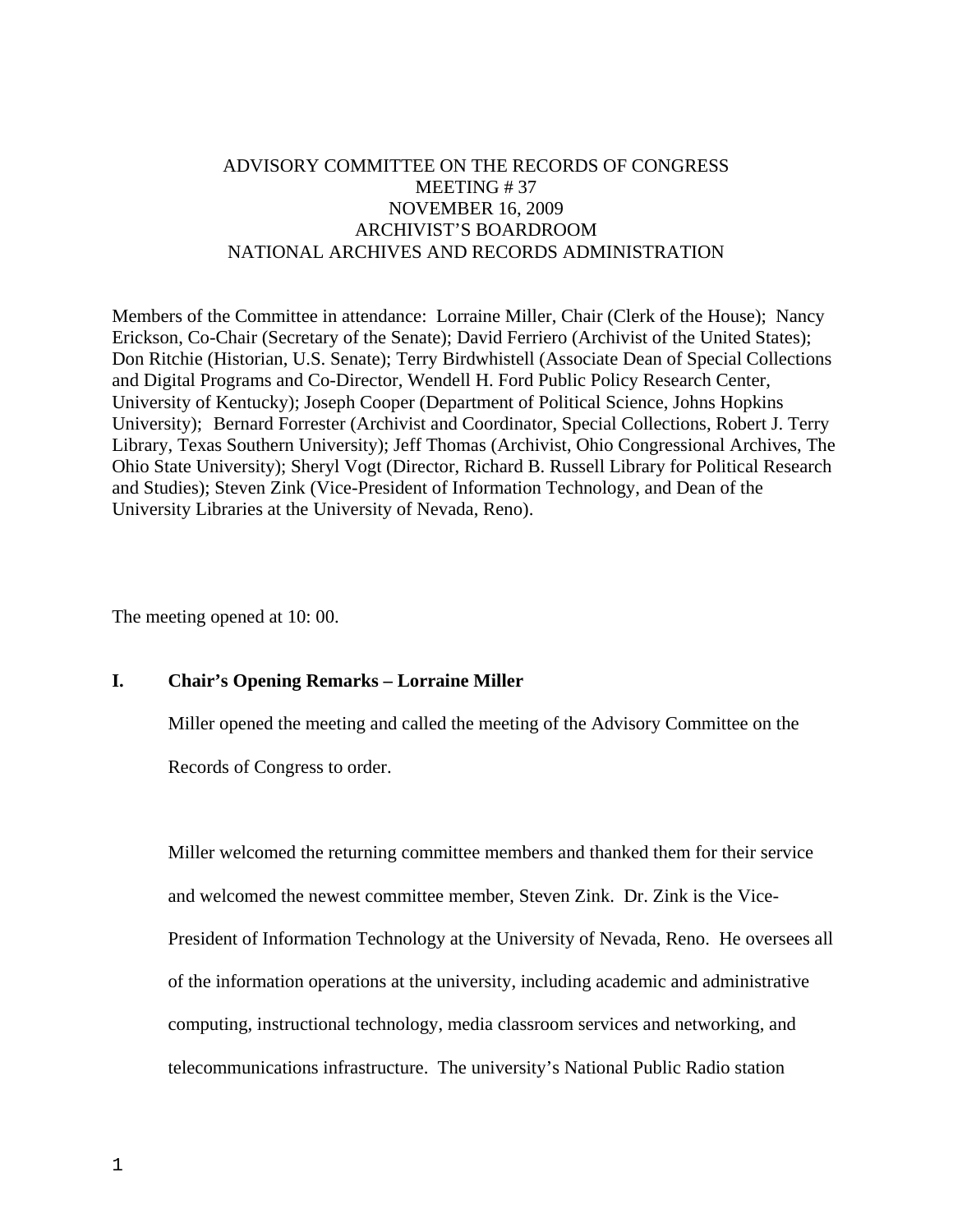reports to him, and he also serves as the university's representative on the board of directors of Reno's PBS television affiliate, KNPB. Miller said it was a pleasure to have Zink join the Advisory Committee and invited him to speak to the group. Zink said he was pleased to be on the committee and pointed out that in addition to the positions mentioned by Miller, he also is the Dean of the University Libraries.

Miller stated Zink's addition to the committee constitutes a full slate. Miller thanked the Secretary of the Senate, Nancy Erickson, for her camaraderie in their work together. Miller welcomed the new Archivist of the United States, David Ferriero, and invited him to give opening remarks.

Ferriero said he was pleased and honored to spend his very first morning as the Archivist of the United States with the Advisory Committee. Ferriero said he had heard nothing but high praise for the work the Center staff has provided concerning congressional records services in the preliminaries to his confirmation hearing, and from his visits to Members' offices, so he was particularly pleased to be launching his tenure as Archivist with the Advisory Committee. He said that his new position required a steep learning curve, but that he was a quick study and expected to hit the ground running, and looked forward to the work ahead of him.

Miller thanked the Archivist and introduced Adrienne Thomas, who had been the Acting Archivist before Ferriero was appointed.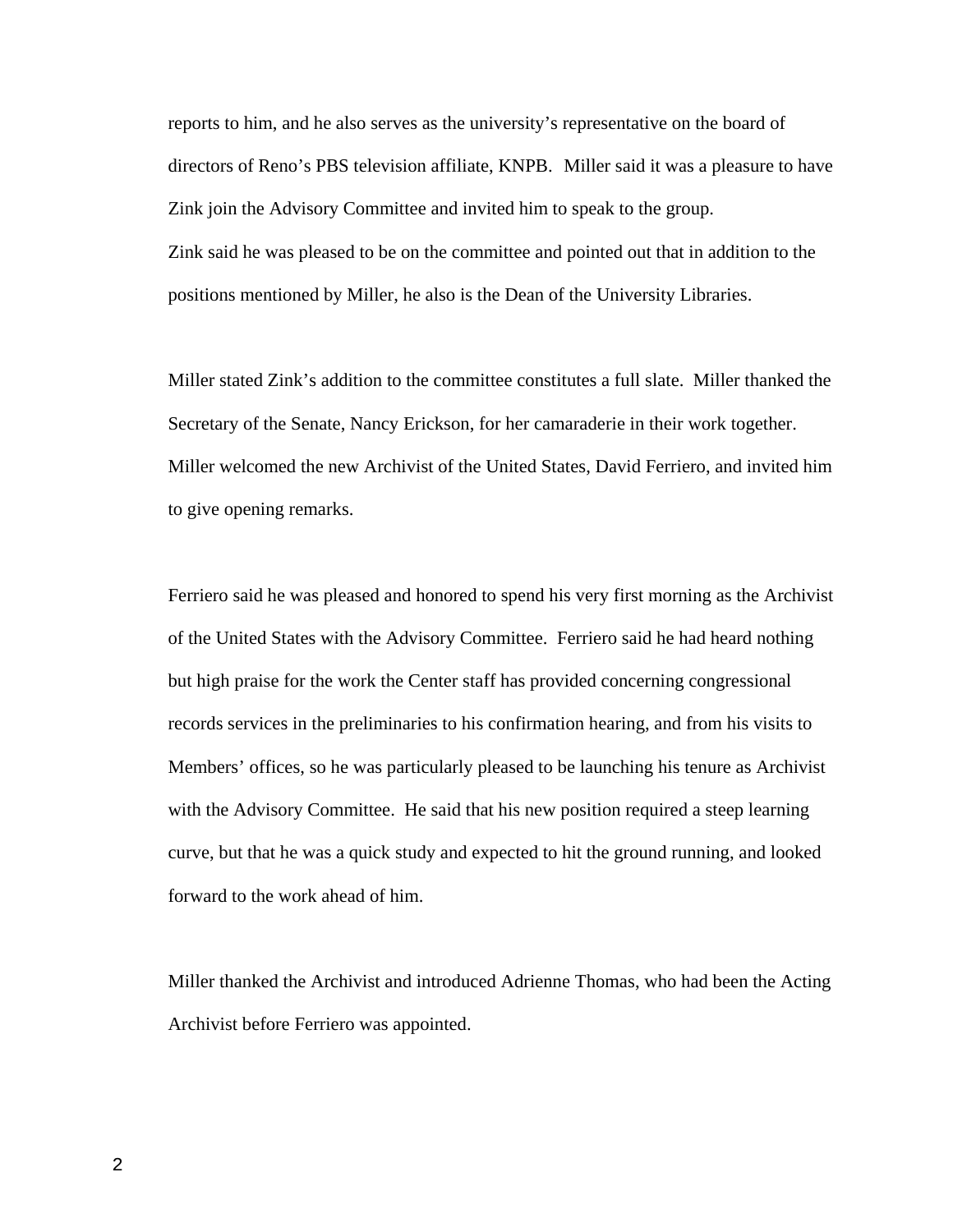Thomas thanked Miller and said she had been pleased to spend most of the past year as Acting Archivist, but probably not as pleased as she was to turn it over to the new Archivist.

Miller thanked the Archivist for allowing the committee to have the meeting in the Archives building in the beautiful Archivist's boardroom. Miller said she would begin her discussion with highlights of the accomplishments in the Clerk's office, and then would turn the discussion over to her friend Nancy Erickson, Secretary of the Senate.

Miller reported that the Clerk's office is developing a project to manage the live and ondemand streaming media content of House activities. The final product will contain links to legislative documentation and voting results. Transparency of the legislative process is the desired outcome of the project, something the leadership of the House has requested. It will allow the public to use keyword searches to access the website. For example, if a Member introduced a bill, a keyword search would retrieve the video of the floor proceedings and the text of the bill; kind of a one-stop shopping. Miller said they were currently working on the cost analysis and the consumer demand predictions of the project and hoped to have this portion completed in the near future.

Miller reported that the House was honored to host the annual World e-Parliament Conference. Miller said that she was sent to Brussels to review the state-of-the-art electronic voting system being used by the European Parliament since the House is redesigning its electronic voting system. The result of the trip was a two-and-a-half day

3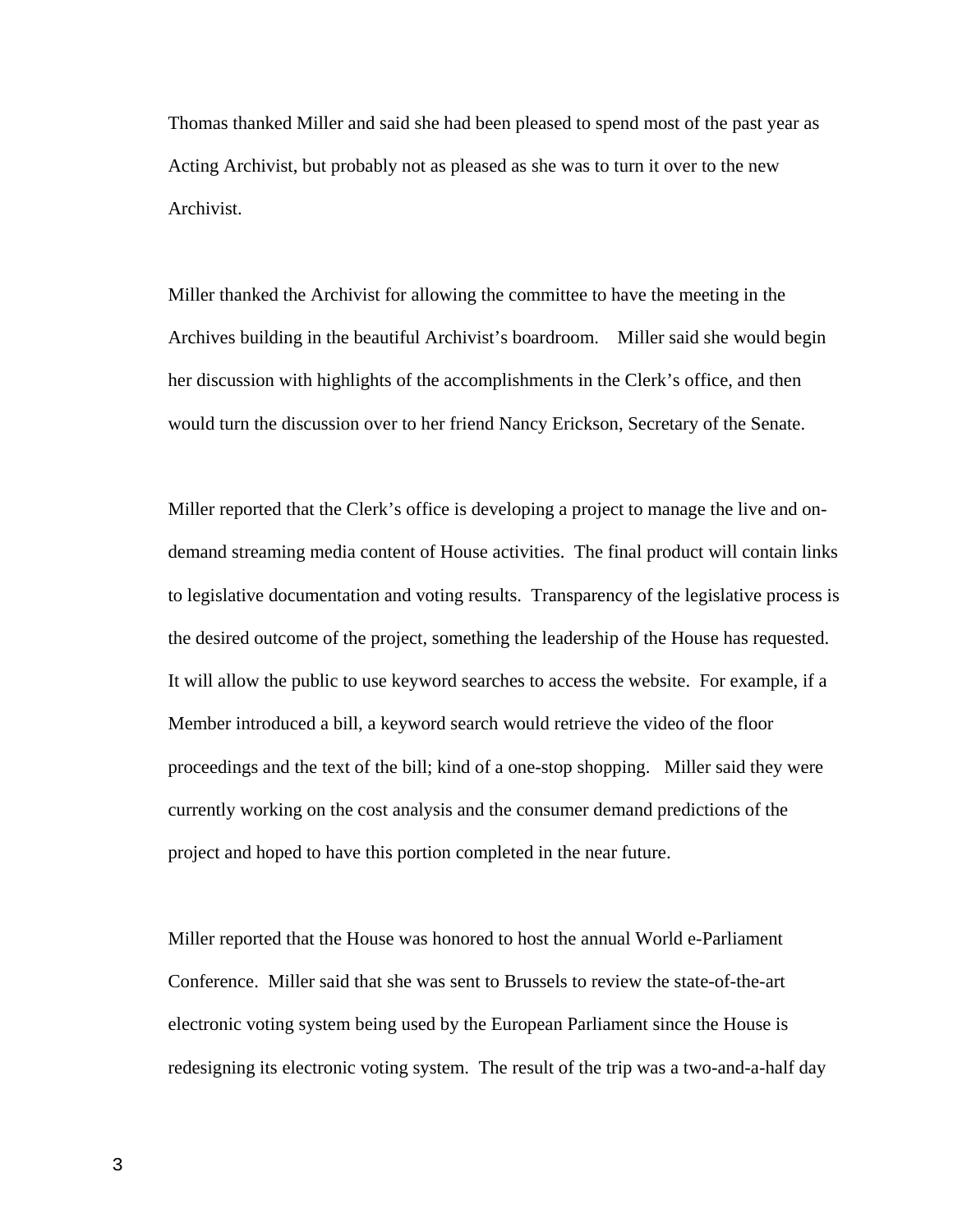conference hosted by the House with approximately 400 people in attendance from different parliaments around the world. The conference was a continuing effort to advocate transparency, accountability, and effectiveness in government.

Miller said there were several developments in the Office of the Clerk revolving around digital history. Since the committee last met, the House's YouTube channel was launched on *HouseHub*. The initial offering was the first multimedia history production for the House: *"Florence Kahn: Congressional Widow to Trailblazing Lawmaker."*

Also, the Office of the Clerk's history staff is completing work on the House oral history website. The oral history program is extensive, including hundreds of hours of interviews with key staff members. Some examples of the interviews include Cokie Roberts talking about growing up in the Capitol; the first African-American House page talking about the 1965 debate over the Voting Rights Act; and a reading clerk recalling witnessing Jeanette Rankin's momentous vote against U.S. entry into World War II. The website is robust and contains transcripts, audio, video clips, and materials for teachers. The website was created not only for House Members and staff, but for the public as well.

And finally, Miller said the House history website has been revamped. The House history essays—more than 400—are now searchable, interactive, and linked to teaching materials.

4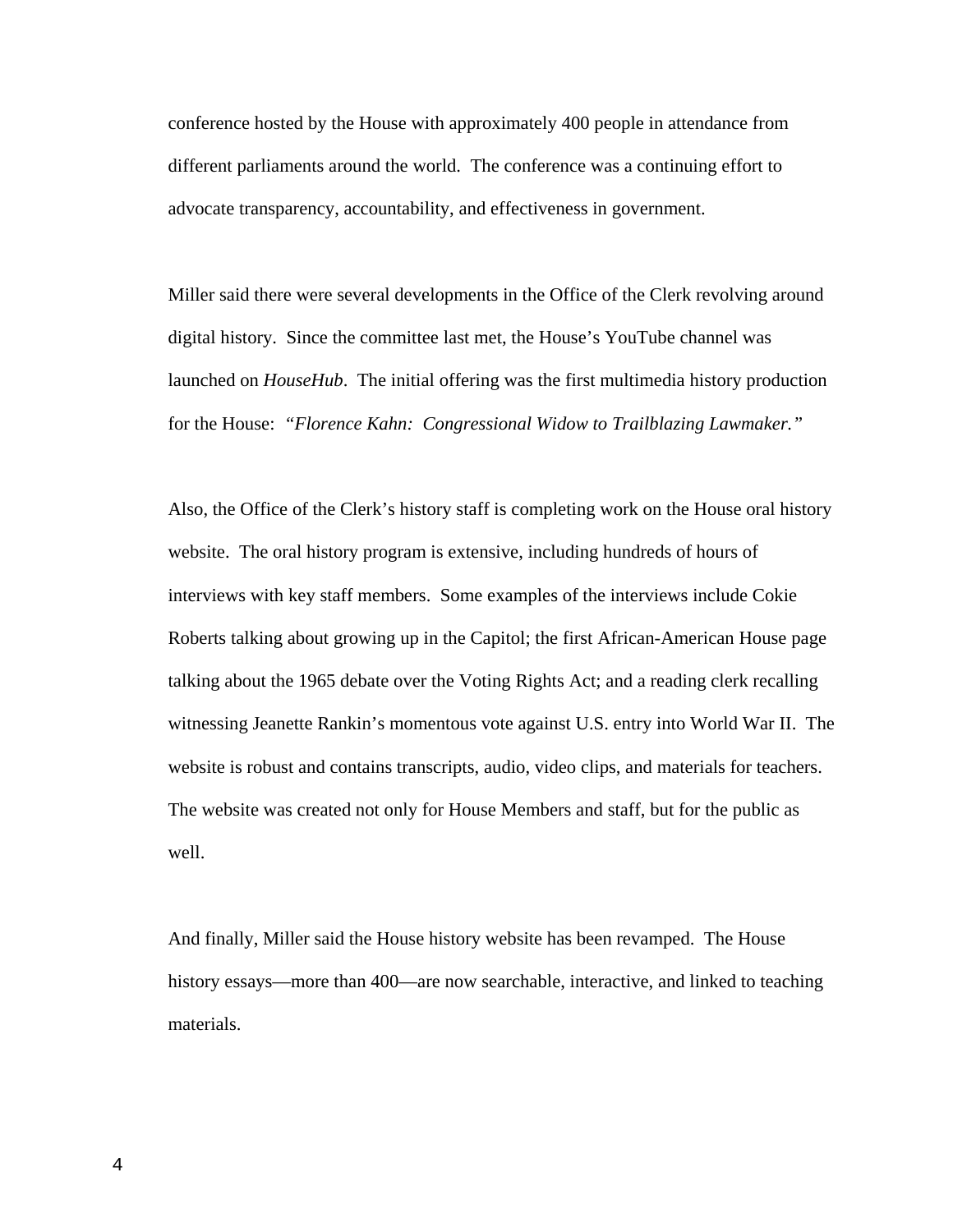Miller then introduced Nancy Erickson, Secretary of the Senate.

#### **II. Recognition of Co-Chair – Nancy Erickson, Secretary of the Senate**

Erickson thanked Miller and welcomed everyone, in particular Zink at his first meeting. Erickson noted that in celebration of American Archives Month, the Senate assembled approximately 40 staff members in the Senate's LBJ room to discuss the topic: "What can an archivist do for you?" Since September 11, 2001, there has been a dramatic shift away from paper to electronic record-keeping in Senate offices. Erickson said that with this change, there is a greater need for committee and Members' offices to hire trained archivists, or to provide archival training to existing staff. The group of archivists from Senate committees discussed the role they play in preserving their committees' historical records for future retrieval and research. Archivists from individual Member offices discussed their role as liaisons with their Senator's designated repository, helping with the deposit agreement and assisting with the selection of records for the permanent collection. Erickson said an example of a properly planned individual Senator's repository is the McConnell Center at the University of Louisville, which opened November 12, 2009. The McConnell Center will house the papers of Republican Leader Mitch McConnell and his wife, former Labor Secretary Elaine L. Chao. Located in a wing of the university library, this center includes archival storage, a research room, and a permanent exhibit area. Erickson praised Nan Mosher, who was unable to attend the meeting, for her excellent work during the past three years serving as McConnell's archivist in his personal office.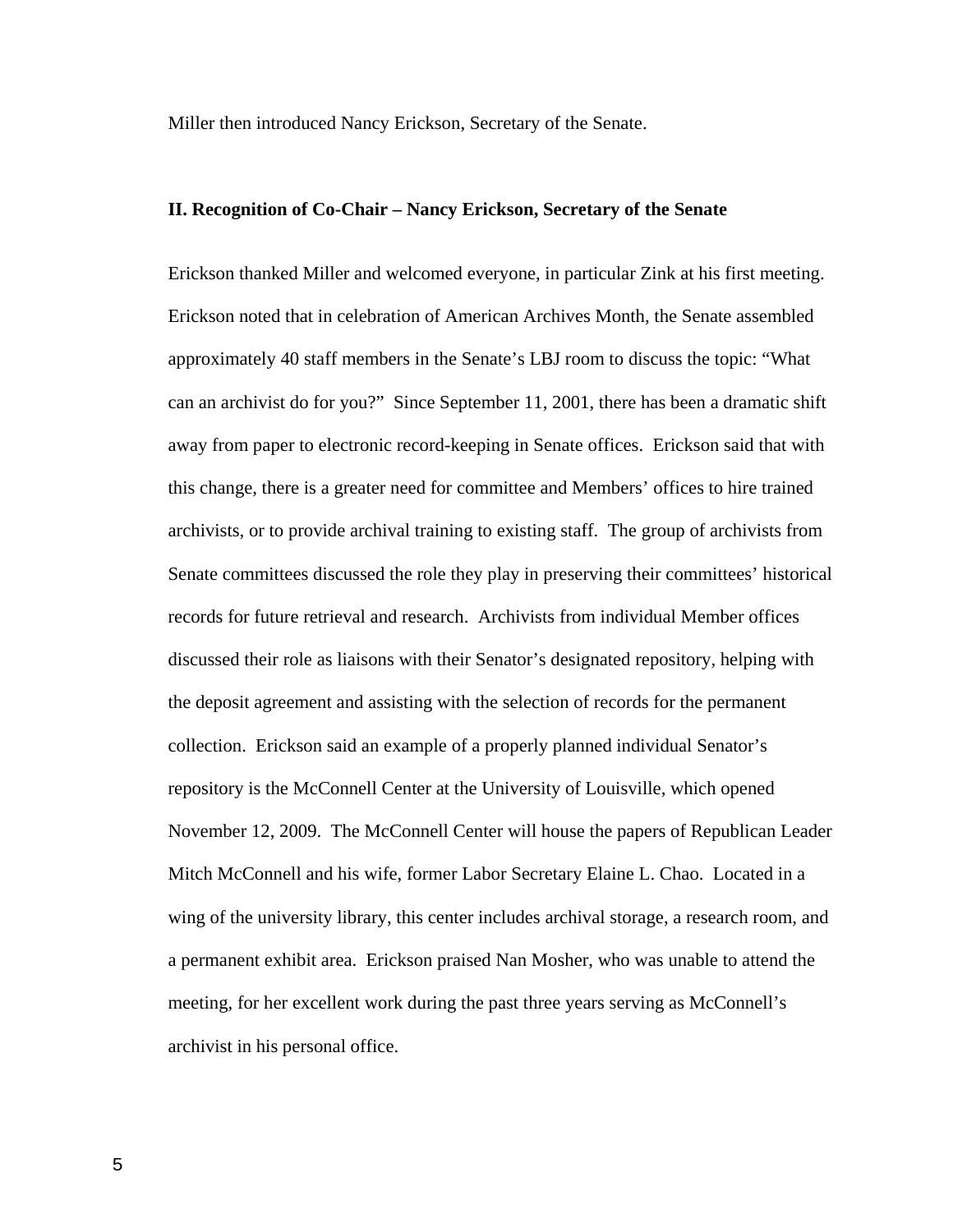Erickson reported that Senate staff and archivists, as well as archivists from the Center for Legislative Archives, rose to the occasion when Senator Ted Kennedy's staff needed to close his office within 60 days of his death. Senator Kennedy had served for 47 years and had occupied his office in the Russell Building suite for 22 years, accumulating an enormous volume of records and memorabilia. Megan Manning led the staff in transferring over 1,300 boxes from Senator Kennedy's office to the JFK Library. The Center for Legislative Archives loaned the services of Tom Eisinger and Natalie Schuler to assist with archiving Senator Kennedy's committee records, adding approximately one thousand boxes of records to the total archived at the Center. Staff will continue to work on electronic records archiving since some of the older electronic records must be converted to more sustainable formats. Given the monumental nature of the office closing, Senator Kennedy's staff and Center for Legislative Archives staff offer a model for how archiving and preserving history can be accomplished in a collaborative way and in a limited amount of time.

On October 29, 2009, Bob Spangler from the Center for Legislative Archives gave the Secretary and members of the Senate Historical Office a presentation on the Congressional Instance of NARA's Electronic Records Archive (ERA). Erickson said it was reassuring to observe that in response to the explosive growth of electronic records being created in the Senate, the Center is building on the existing safekeeping and preservation applications of ERA, such as geographically remote storage and redundant copies, and also working on a customized solution to meet the Senate's protection and access needs for its electronic records.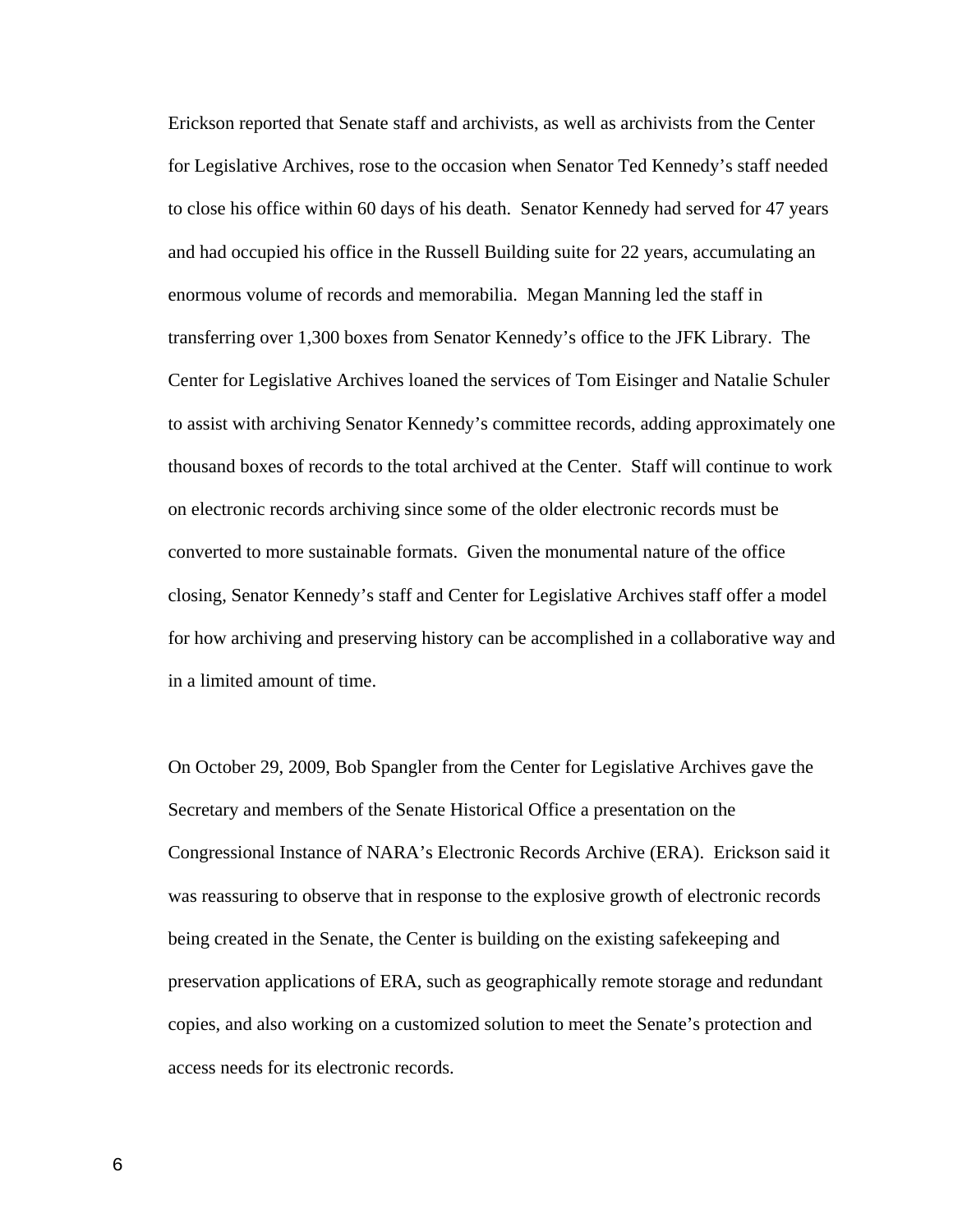Another milestone in the Secretary's office has been the publication of *An American Political Archives Reader*, edited by the Senate's archivist, Karen Paul, together with Glenn [Gary] Gray and Rebecca Johnson Melvin. The book was recently described by reviewer Linda Whitaker of the Arizona Historical Foundation as "nothing short of a milestone in archival literature." The reviewer noted that the book focuses on every possible aspect of building, managing, and assessing congressional records collections. Erickson noted she was very proud of Paul's work on this project.

Erickson reported she was pleased to announce that Alison White has joined the Senate Historical Office staff as deputy archivist. Previously, White served as Archivist and Special Collections Librarian at the University of Virginia Law Library, where she acquired expertise in electronic records and in creating online finding aids. Erickson said her experience would be invaluable to the Senate's goal of maintaining access to its collection into the twenty-first century.

Erickson concluded her remarks by saying it seemed rather strange to have an Advisory Committee meeting without Dick Baker, former Senate Historian. Baker retired in August 2009. A reception was held in his honor before the August recess and was attended by the Senate Leadership, Members and their office staff, and many of his colleagues from the National Archives, to thank him for his public service. At the reception, Senator Reid presented Baker with a copy of a Senate resolution naming him *Senate Historian Emeritus*, and Minority Leader McConnell observed that there were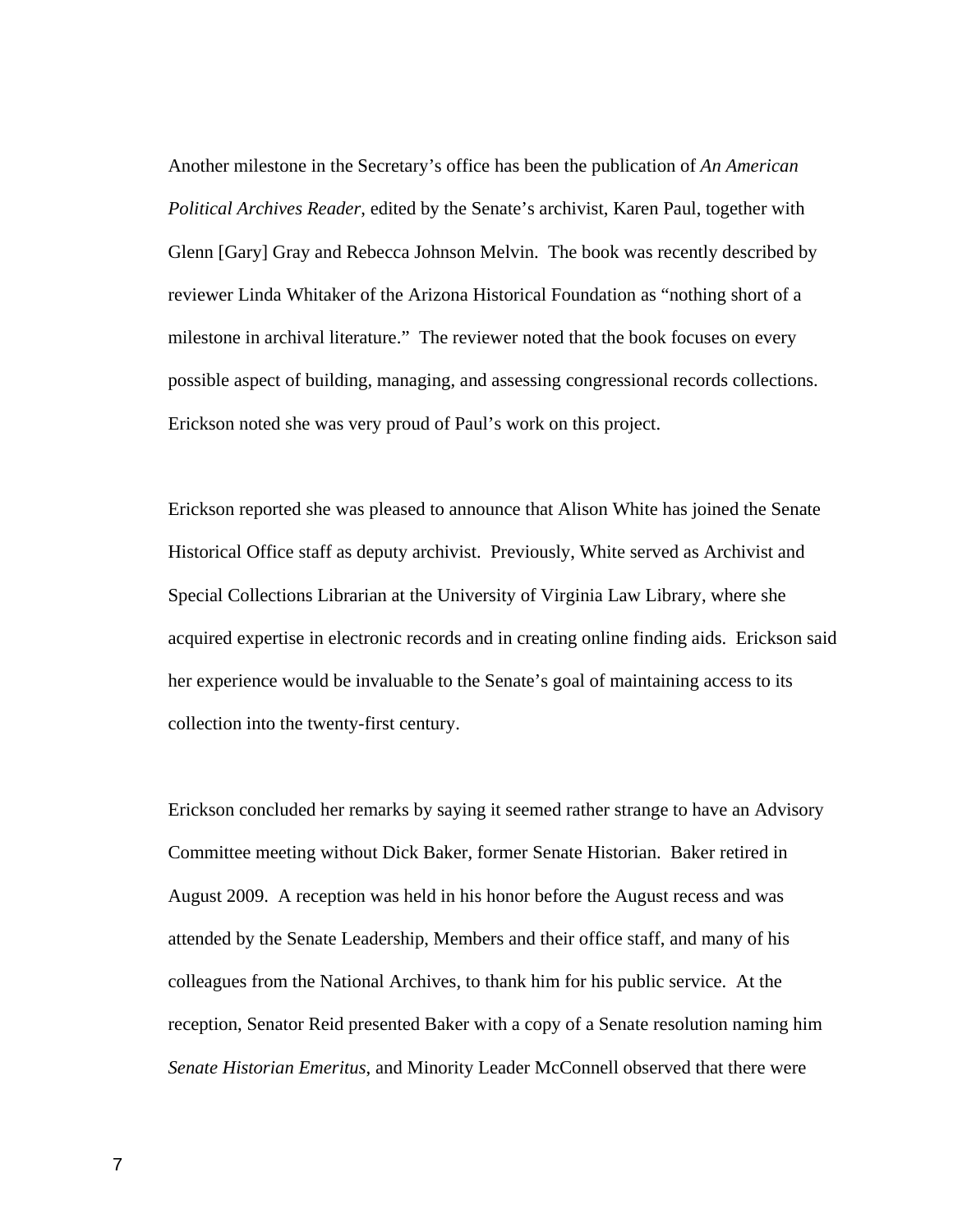very few things that had ever ruffled Dick Baker, but that the one thing that really got his goat was the fact that the Senate galleries had remained closed to visitors during Senate recesses since September 11, 2001. Senator McConnell, along with Senator Reid, announced that in honor of Dick Baker, the Senate galleries would now be open to the public when the Senate was in recess. Erickson said she was proud to say the galleries were open to visitors during recess and that the opening represented a wonderful, lasting tribute to Dick Baker. Erickson said those who worked with Baker found him to be an inspiration, and that it had prompted her to want to learn more about the Senate as an institution, but that there was no one more inspired by Dick Baker than Don Ritchie, who served side-by-side with Baker for 33 years. Ritchie is now the new Senate Historian, and Erickson said she could emphatically state that the transition had been a seamless one. Ritchie leads a tremendous staff in the Senate Historical Office. Erickson remarked that she was extremely proud of their hard work and grateful for their service to the United States Senate, and for their support to this committee.

Erickson concluded her remarks by welcoming Ritchie to the Advisory Committee.

Miller also welcomed Ritchie as an official member of the Advisory Committee.

#### **III. Approval of the Minutes of the Last Meeting**

Miller asked if there were any objections to dispensing with the reading of the minutes from the last meeting on April 27, 2009. Hearing none, Miller asked if there were any corrections. Hearing none, the Chair entertained a motion and a second for approval. Minutes were approved.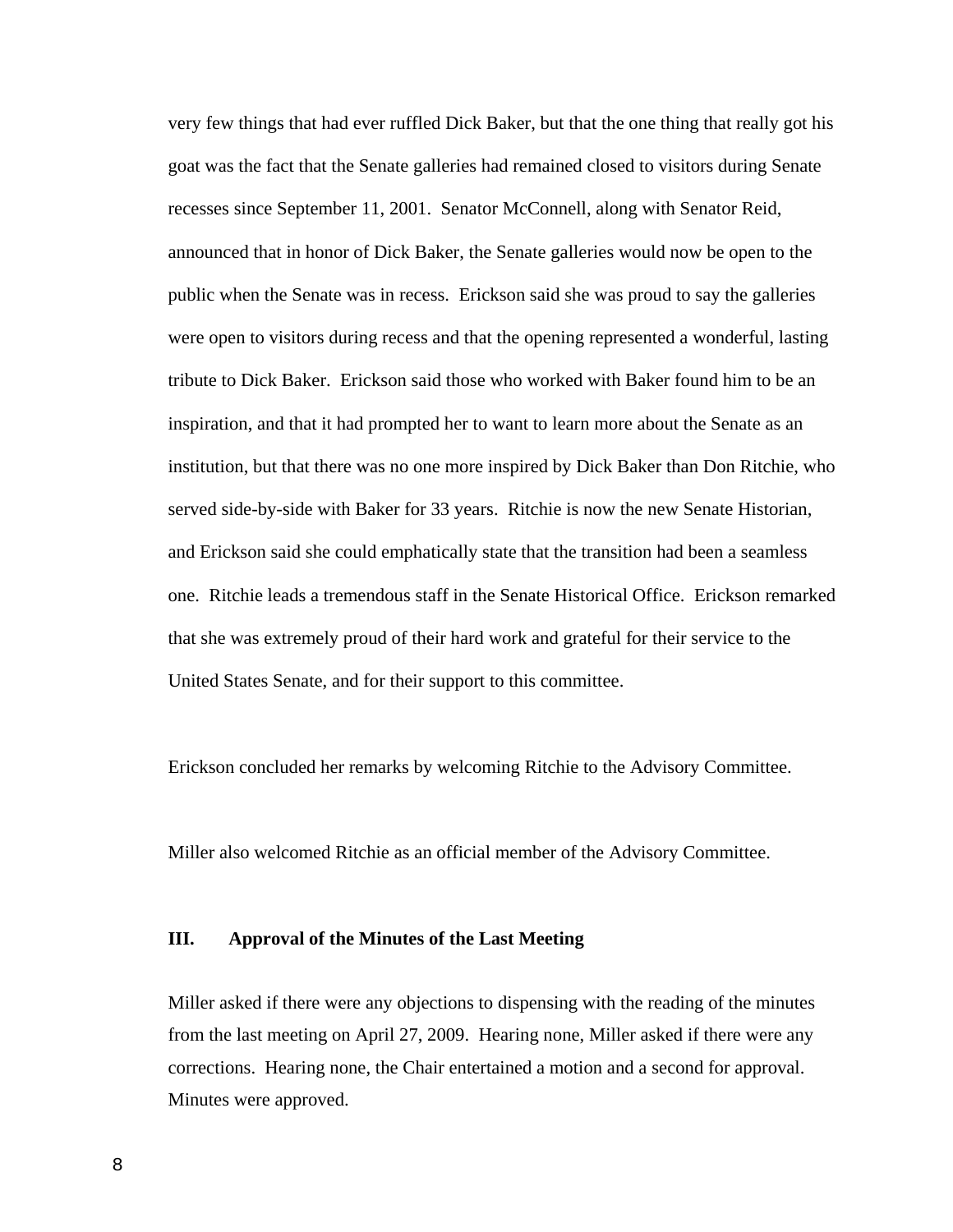### **IV. Discussion of on-going projects and activities**

.

Miller recognized the Senate Archivist, Karen Paul, for her report.

Paul started her report saying that the minutes of the last meeting spoke about the establishment of a task force on twenty-first century finding aids for the records of Congress, and asked Richard Hunt, Director of the Center for Legislative Archives, if he would report on the progress made. Hunt said that he would.

Paul said that from her perspective in the Senate, the creation, transfer, preservation, and access to records are all part of a seamless process. Paul said she became concerned and thought that there was a need to look at the kind of information they were gathering in the Archivist's office, in particular as to how the information would relate to the goals of the finding aids project. To accomplish that, there were two meetings held. The first meeting was conducted by Rebecca Johnson Melvin of the University of Delaware and hosted by the Center for Legislative Archives. Melvin presented a history of the evolution of congressional finding aids and emphasized the importance of incorporating standards in description, standards being the hidden facilitator that allows researchers to search across various platforms. Paul said this is particularly significant for the records of Congress, because there are actually two fairly separate traditions of standards. One set of standards has been created by the Library of Congress, mainly for the description of and access to Members' papers. The second standard was created by the National Archives (NARA) and is the standard used for committee records.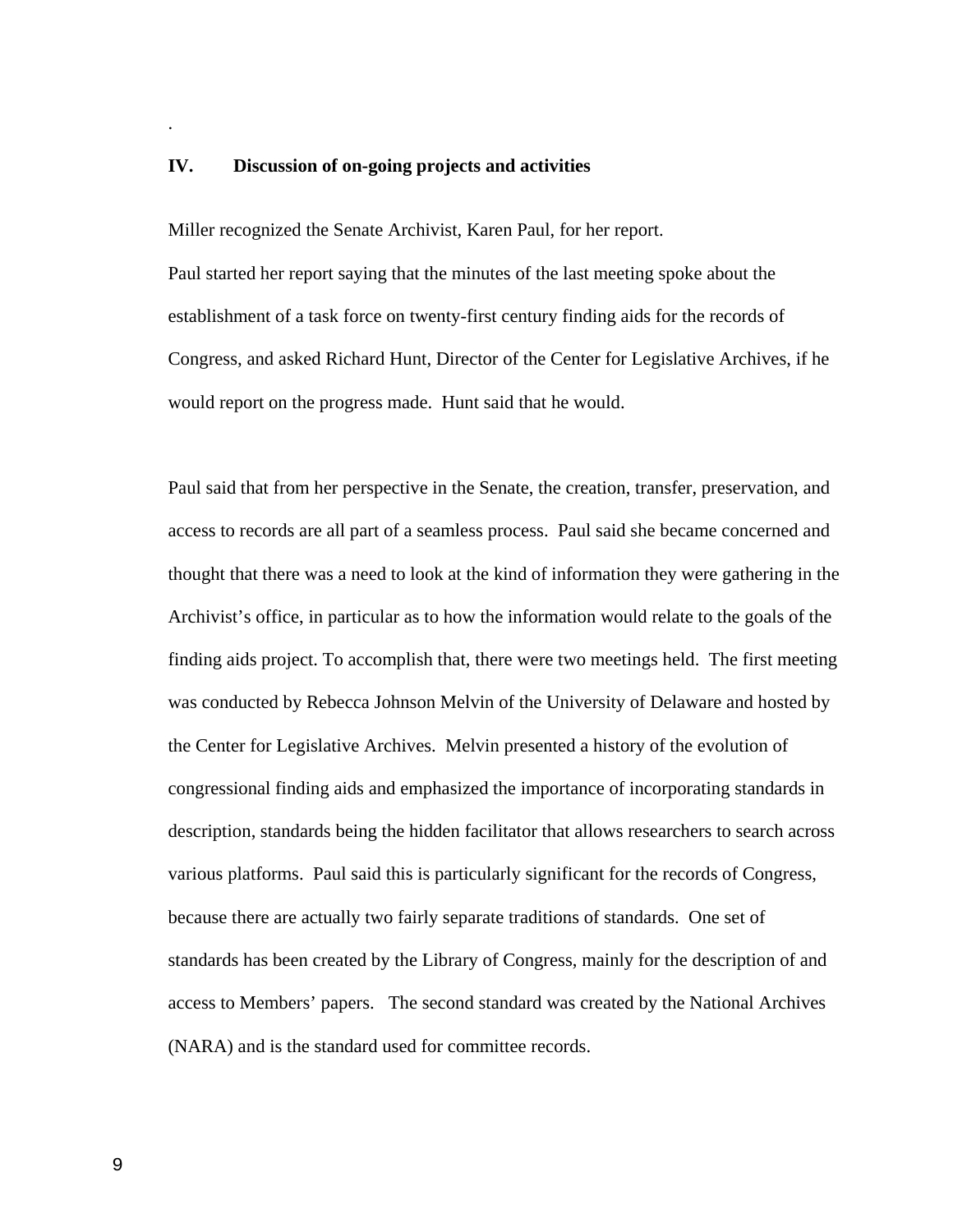Paul said the history of the evolution of finding aids was very helpful because it pointed out to all of the archivists in attendance that more attention needed to be devoted to the availability and use of these standards in their work. That particular meeting culminated with a suggestion to explore the potential of encoded archival context (EAC) as the next evolutionary step in providing access across congressional collections. Paul said for researchers it is relatively easy to go into a Google-type search engine and find information about Members' personal collections, but it is much more difficult to search and find information about official congressional records that reside at NARA.

The discussion from the first meeting led to a second meeting, which was also hosted by the Center for Legislative Archives. At that meeting, Mary Lacy of the Library of Congress (LOC) was invited to come and explain the standards they use. Lacy explained that LOC used encoded archival description (EAD), but is also currently developing encoded archival content (EAC) to be included in their description standards. Paul said they were given a lengthy explanation about describing archives content (DAC) which is also a content standard.

Paul reported as a follow-up to those two meetings that her office is experimenting with using the LOC authority guide and subject terms, and also with using the subject terms of the Congressional Research Service legislative indexing vocabulary when preparing series descriptions and adding information about document types in data fields. These new data fields are consistent with the DAC content standard and provide consistency across platforms.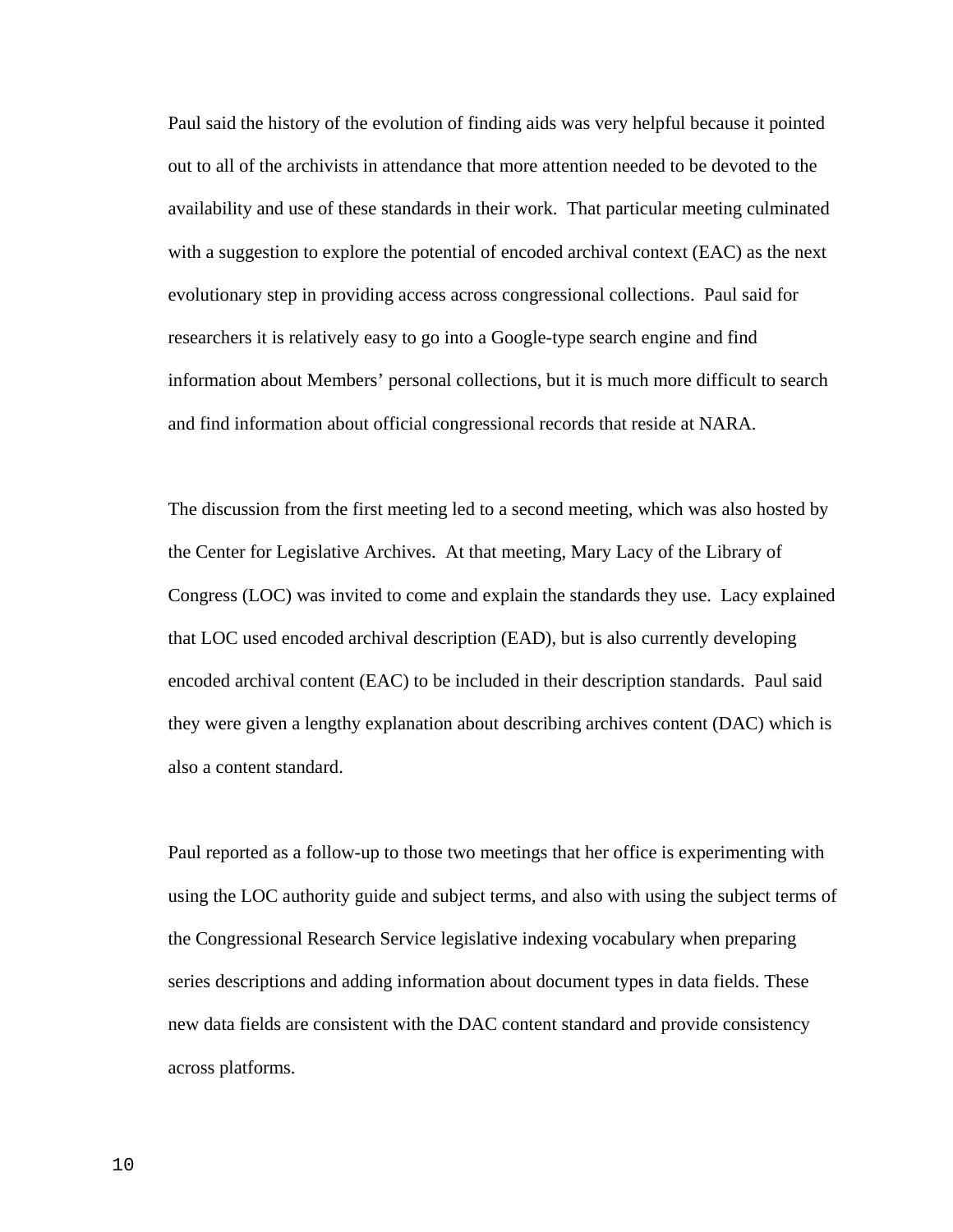Assistant Senate Archivist, Alison White, has been working with the HELP Committee's Archivist, Will Arthur, on subject terms. Paul said that they were beginning to see additional advantages to use this approach with managing email. Elements of EAC can include information about staff in the series descriptions, including such things as length of service, title, and area of expertise. Paul said a workshop was being planned to evaluate the usefulness of this new descriptive information. An additional goal is to develop an electronic transfer form, something many committee staff have requested. Paul said the task force on description would evaluate this information.

Paul reported that since the last Advisory Committee meeting, where the discussion of electronic records was extensive, much progress has been made with committees and the transfer of their electronic records. The Judiciary Committee under Mike Donahue and Stuart Paine has begun the work necessary to transfer their share drives, H drives, and emails. Also, Katie Saley with the Agriculture Committee has begun to transfer electronic records. Paul said with these additions, the HELP Committee under Will Arthur's direction and Elisabeth Butler's pioneering work with email, that her office has made many breakthroughs. They now have four committees transferring electronic records.

Paul reported using several sources to develop training for committees on the archiving process, including The Association of Center for the Study of Congress (ACSC) and the Congressional Papers Roundtable. Based on these sources, she had created three Power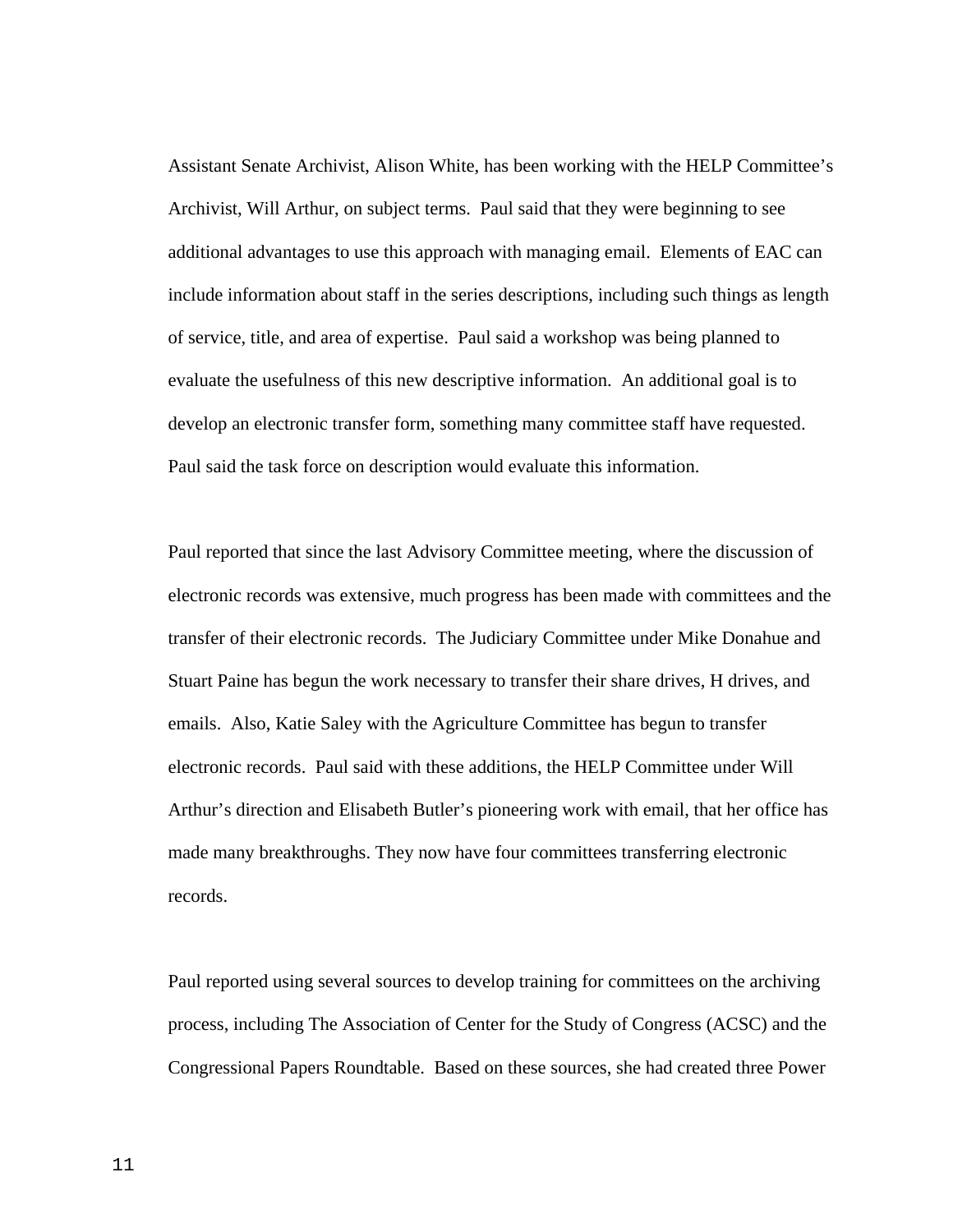Point presentations that will be used to train committee staff during the Secretary's brown bag luncheons.

Paul concluded her remarks by thanking Tom Eisinger and Natalie Schuler from the Center for their assistance to the HELP Committee with processing its records after Senator Kennedy's death.

A member of the audience asked Erickson if she envisioned a day when there would be an actual rule that Committees must archive their electronic records. Erickson noted that Senate rules and statutes require committees to archive records regardless of the format.

Miller recognized Joe Cooper who expressed concern that even though scholars are going to have a vast variety of materials available to them in the future that people in the past have not had access to, one key resource that will not be available are letters because people don't write letters much anymore. Cooper said what worried him even though the amount of material that is kept electronically or in paper will expand it will not make up for letters. Cooper said he commended the House and the Senate Historical offices for their work with oral histories as an answer, but he was still concerned with the distinction between committee papers and Member's papers. He expressed that what has become very important in this century wasn't so important in the last century, such as the party offices, the leadership offices, the whips' offices, and the policy committee papers. He asked if they were considered to be Member papers.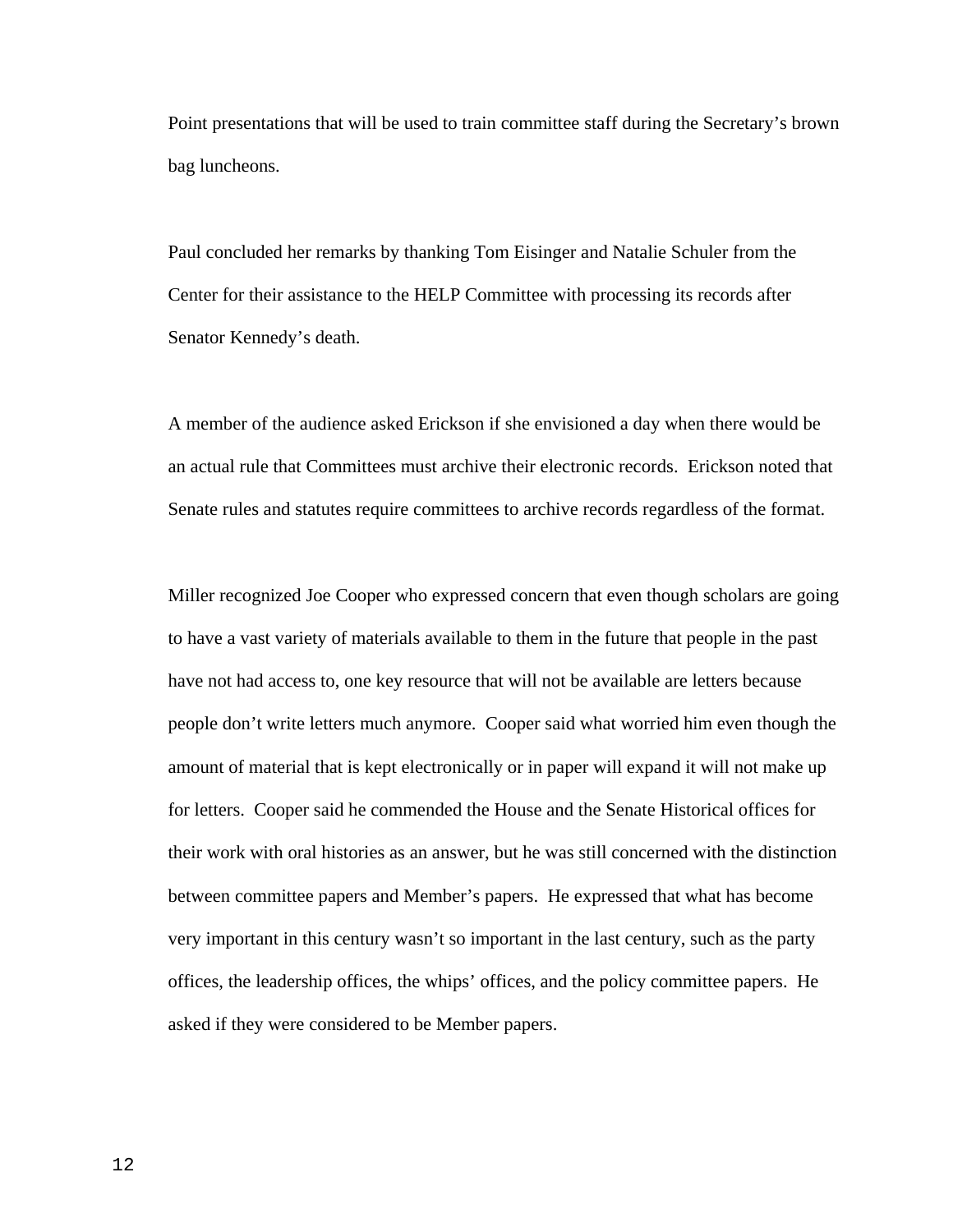Paul said with the exception of the Policy Committee, they are Members' papers.

Cooper responded that even though these papers legally belong to the Members of Congress, they are an incredible resource for historians. Cooper expressed hope that there could be some way to record the whole dimension of activity with Members' papers.

Paul responded that she thought the easy answer would be for the leadership offices to have a professional archivist on the staff, particularly for electronic records. Paul said paper records can survive, be taken care of, and processed at some point in time, but electronic records require attention from the beginning of their creation. Paul introduced Jan Zastrow from Senate Majority Leader Harry Reid's office, pointing to her as a wonderful example of someone who was doing exactly that.

Miller asked Robin Reeder, House Archivist, what happened with House records.

Reeder said the same rule applies with the leadership papers that are considered the property of the Members. So for example, Speaker Pelosi's papers will go to the repository where she donates her congressional papers. The same applies for Majority Leader Hoyer as well.

Cooper asked about caucus meetings records and policy committee records, saying he knew it was a sensitive subject.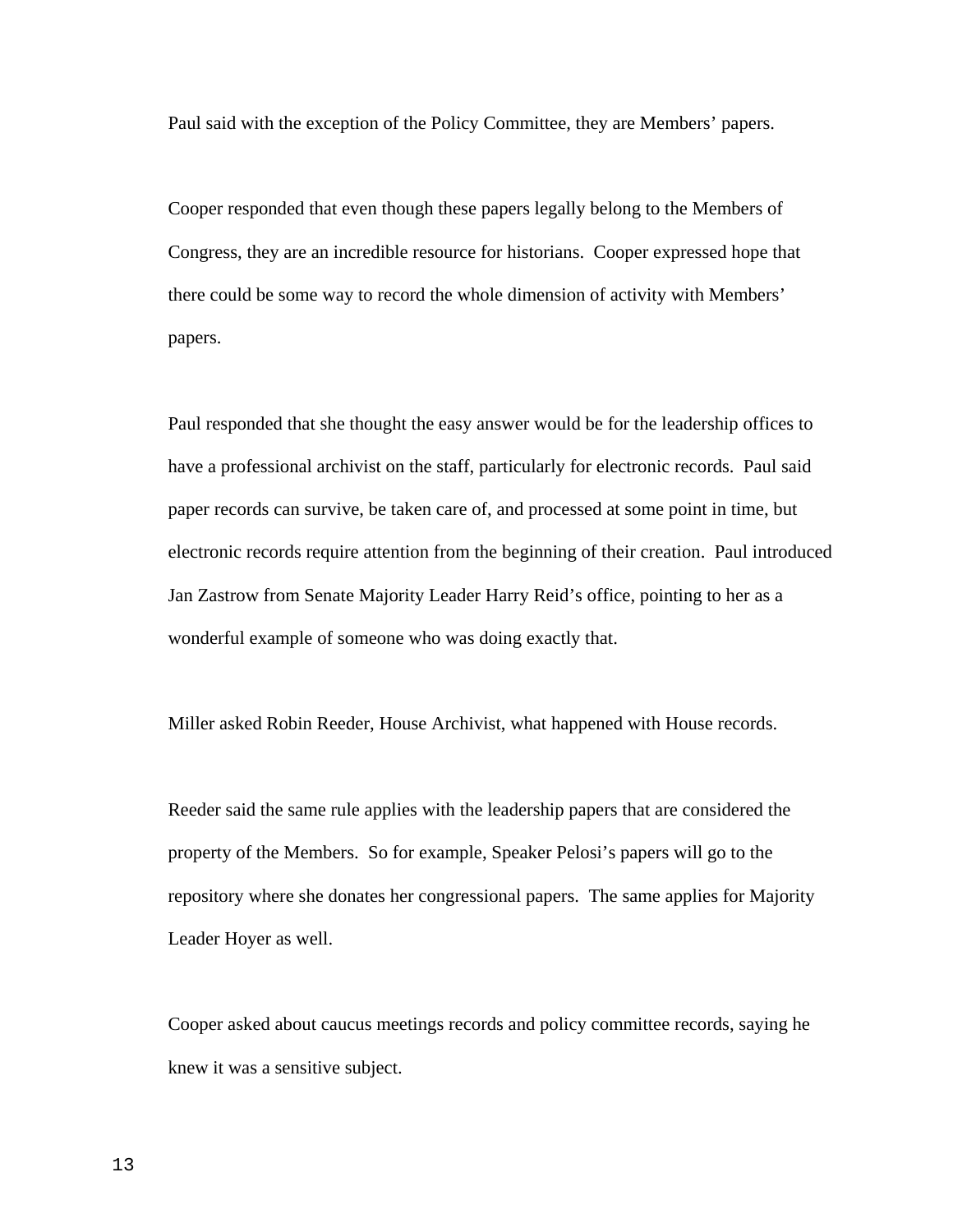Miller said she knew the records were kept, but did not know if they were made public or archived.

Cooper asked if would be prudent to guarantee confidentiality to Members for however long it would take to preserve these types of records because they would be incredibly valuable papers to future researchers and historians.

Miller agreed the papers would be incredibly valuable.

Erickson asked Ritchie to speak about the Senate caucuses.

Ritchie reported having good relationships with both caucuses in the Senate. He said all proceedings up to 1964 had been published. He said that they were now working on the Democratic Conference minutes up to 1981. Starting in 1973, those records will be published verbatim. It is a huge project. Ritchie said that as soon as the Democratic Conference minutes were finished, they would start with the Republican Conference to publish a similar volume. Ritchie said both parties had been very cooperative with sharing those records.

Cooper said he brought up the subject because he thought it was extremely important to make sure that Member's papers were preserved and wanted the Advisory Committee to think more deeply about the subject.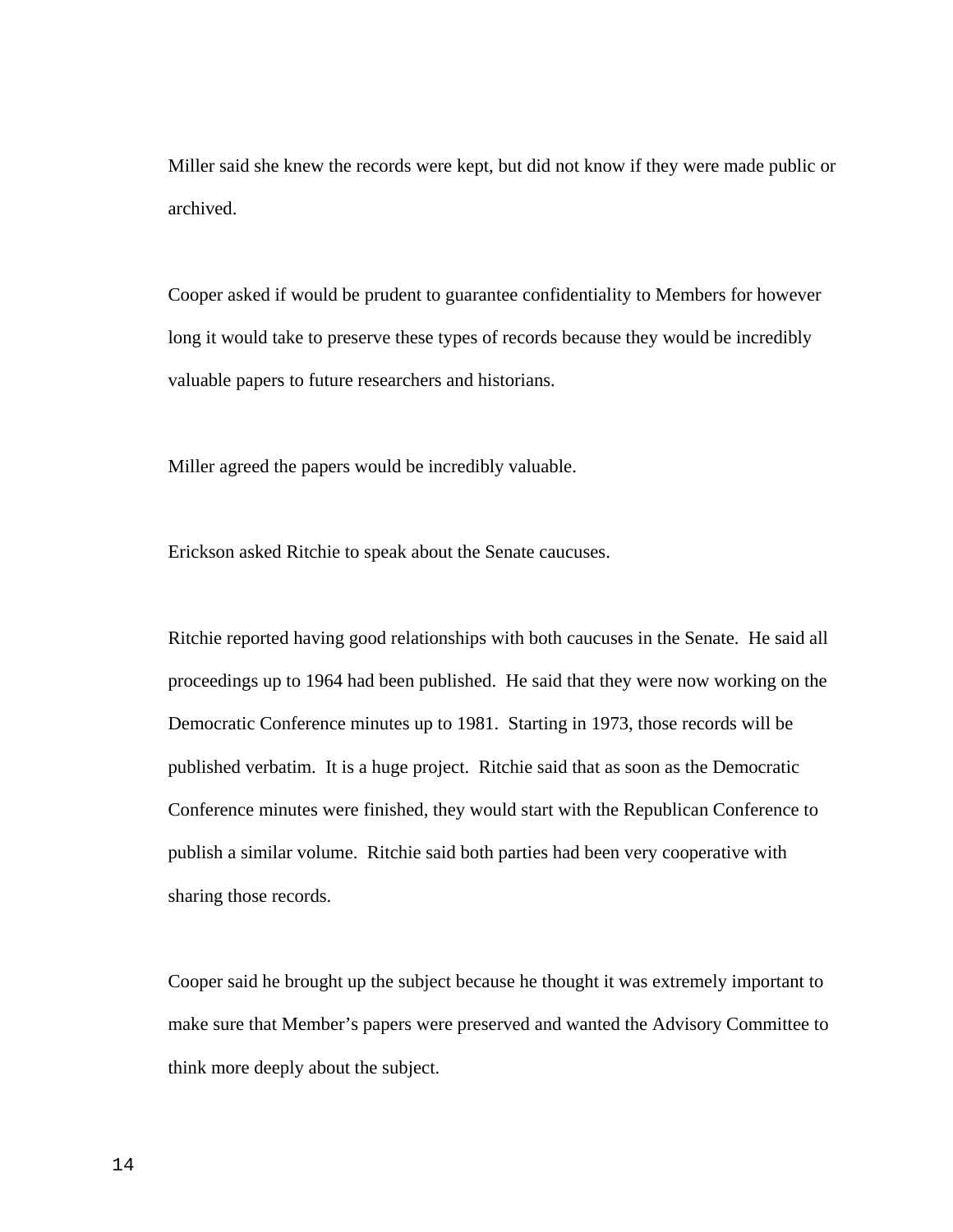Miller acknowledged there were real challenges relating to the subject.

Miller asked the House Archivist Robin Reeder to report on her office activities.

Reeder began her report by introducing the newest staff member, Assistant Archivist Alison Trulock, a graduate of the University of Michigan's Library School. Trulock also interned at the Center for Legislative Archives, making her well aware of procedures when she helped with the movement of the  $108<sup>th</sup>$  Congress records to the Center. Trulock also worked at the Library of Congress on the veteran's oral history project. Reeder said they were very pleased to have her onboard.

Reeder reported that at the last Advisory Committee meeting, she spoke about recommendations that the House was working on regarding its activities with capturing electronic records. She said they were putting the finishing touches on the recommendations and would be sending them out to the committee members very soon.

Heather Bourk, Assistant Archivist for the House, has been working on creating a digital asset management system to catalogue the photographs that have been collected from different offices over the years.

Reeder concluded her remarks by saying that one of the biggest projects her office is currently undertaking is the installation of compact shelving in their storage space in the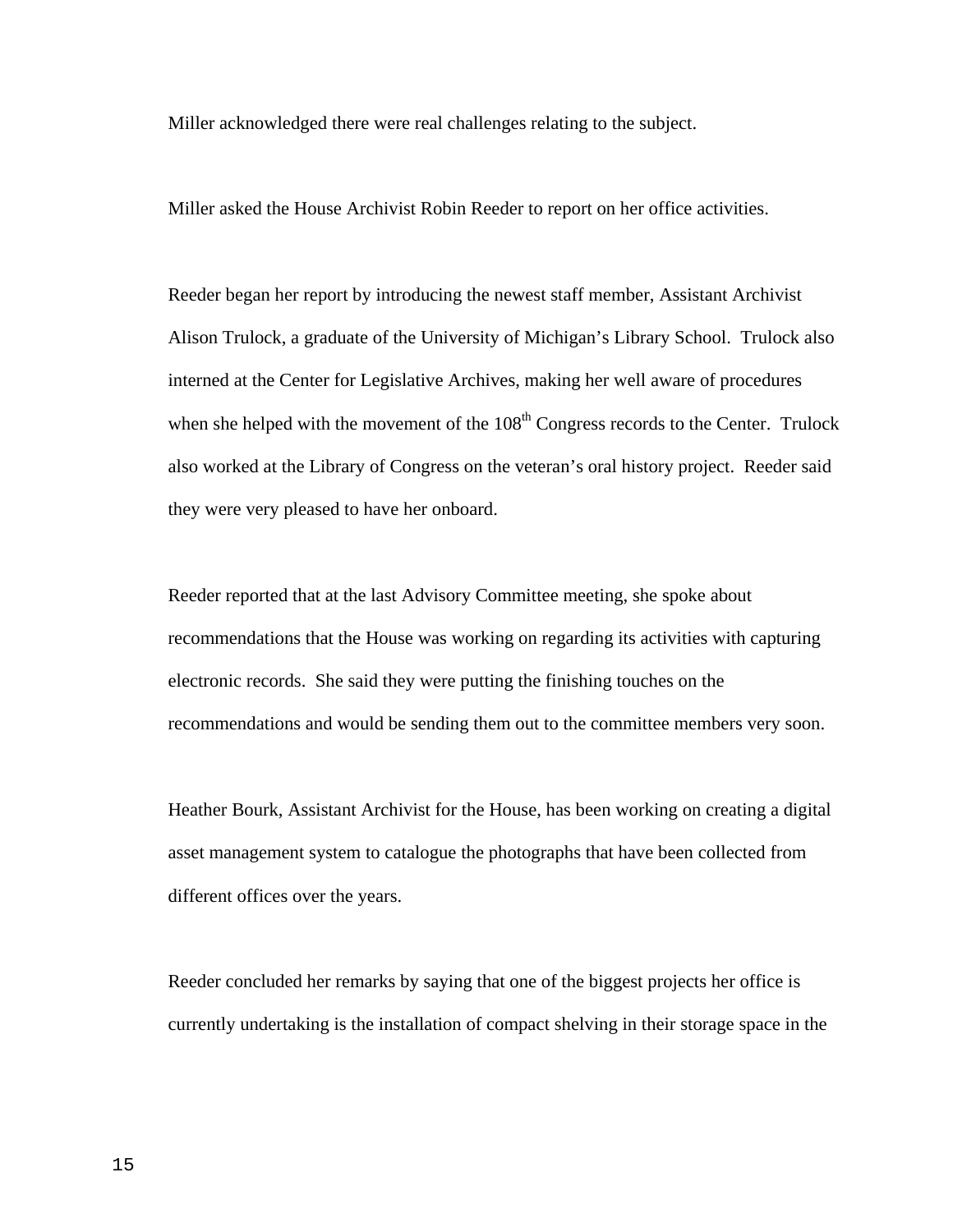Madison building. Because of this project, the records of the  $109<sup>th</sup>$  and  $110<sup>th</sup>$  Congresses are being sent to the Center for Legislative Archives on an earlier schedule than usual.

Miller thanked Paul and Reeder for their reports and asked the committee members for comments or questions.

Sheryl Vogt responded that she was impressed with Paul's efforts to have committee staff use archival methods to process records before being sent to the Center for Legislative Archives.

Paul remarked that in the past, her office had to rely on committee staff to perform the archival process, which was frequently assigned to interns. She said with paper records it was not as critical to have a professional archivist on staff, but that with electronic records that is not the case. Paul said that the House and Senate will spend a large sum on technology to create records, but very little for the management of records. Even if system administrators are willing, they simply do not have the requisite training to do the appraisal, arrangement, and description work on electronic records. Paul said that her future focus and her message to committees would be to persuade them to spend money on managing their records by hiring a professional archivist.

Miller said they had been working with committees in the House also. Bob Spangler, from the National Archives, has been visiting with committee staff. Miller said when she is on the floor for votes, Members ask her about "that archivist person," and ask her to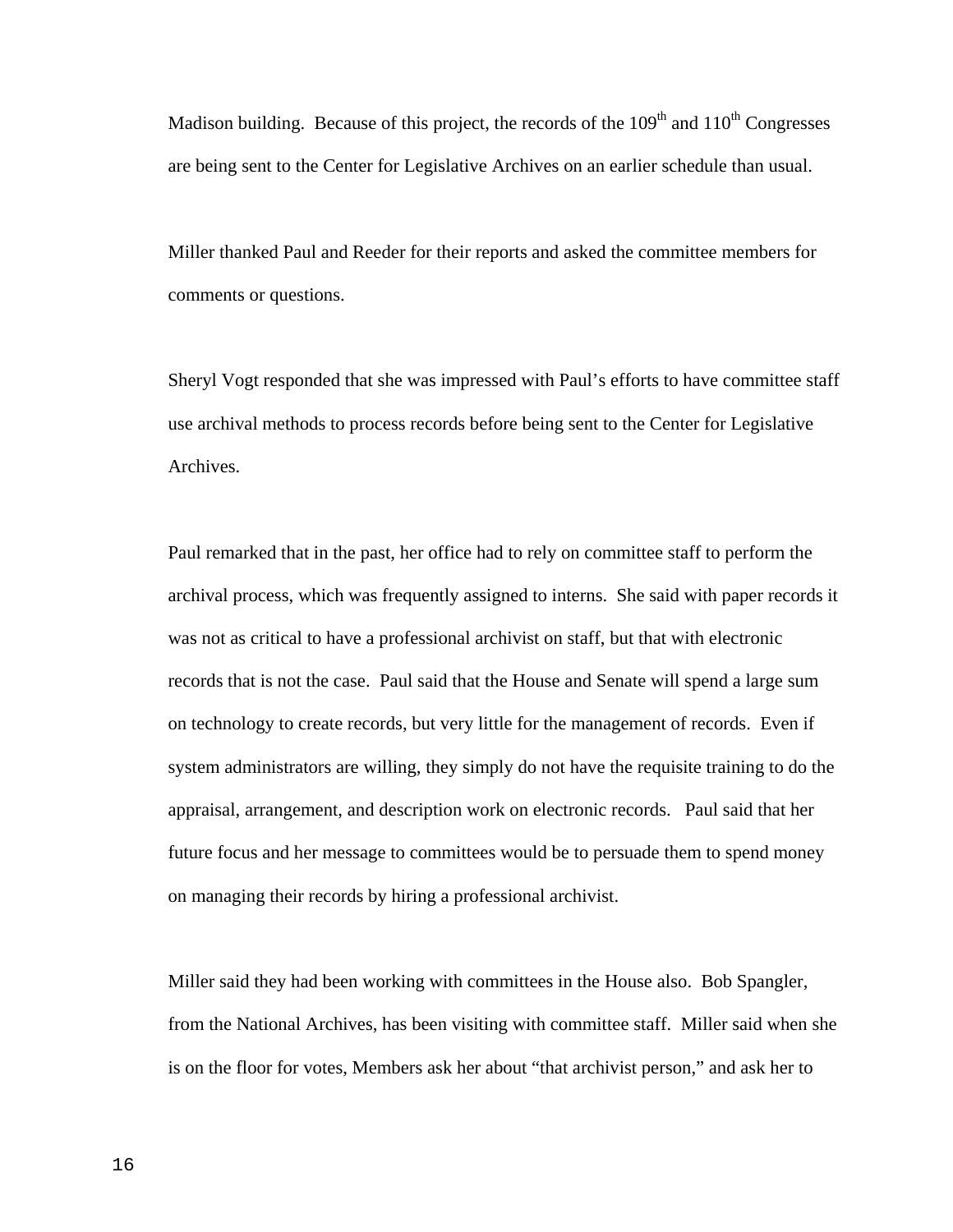send him back to their office because you want us to archive our records. Miller said it was hard because Members are oblivious to what they should or should not archive. She said committee staff directors have regular meetings, and she was trying to arrange being at the meetings to reinforce the importance of archiving records with Members.

Cooper said that he thought it was also important to keep track of the administrative offices' records. He said when he was staff director for the Obey Commission in the seventies, they could not trace the history of the administrative offices. He felt it was important to capture this type of information for historical purposes and wondering if any work was being done in this area in the House and Senate.

Erickson called on Betty Koed, the Assistant Historian for the Senate, to report to the committee about the project she is working on.

Koed said she has been working on an administrative history of the Senate from 1789 to present, particularly the Secretary of the Senate's records, to determine how voluminous the records are. Koed said it had varied greatly from one secretary to the next, but in fairly modern times archiving became a regular process. She said there are a lot of missing links to the story when you get into the latter part of the 1800's, but into the twentieth century the records are much better preserved and archived.

Miller asked Farar Elliott, Chief of the House Office of History and Preservation, to report on the House experiences.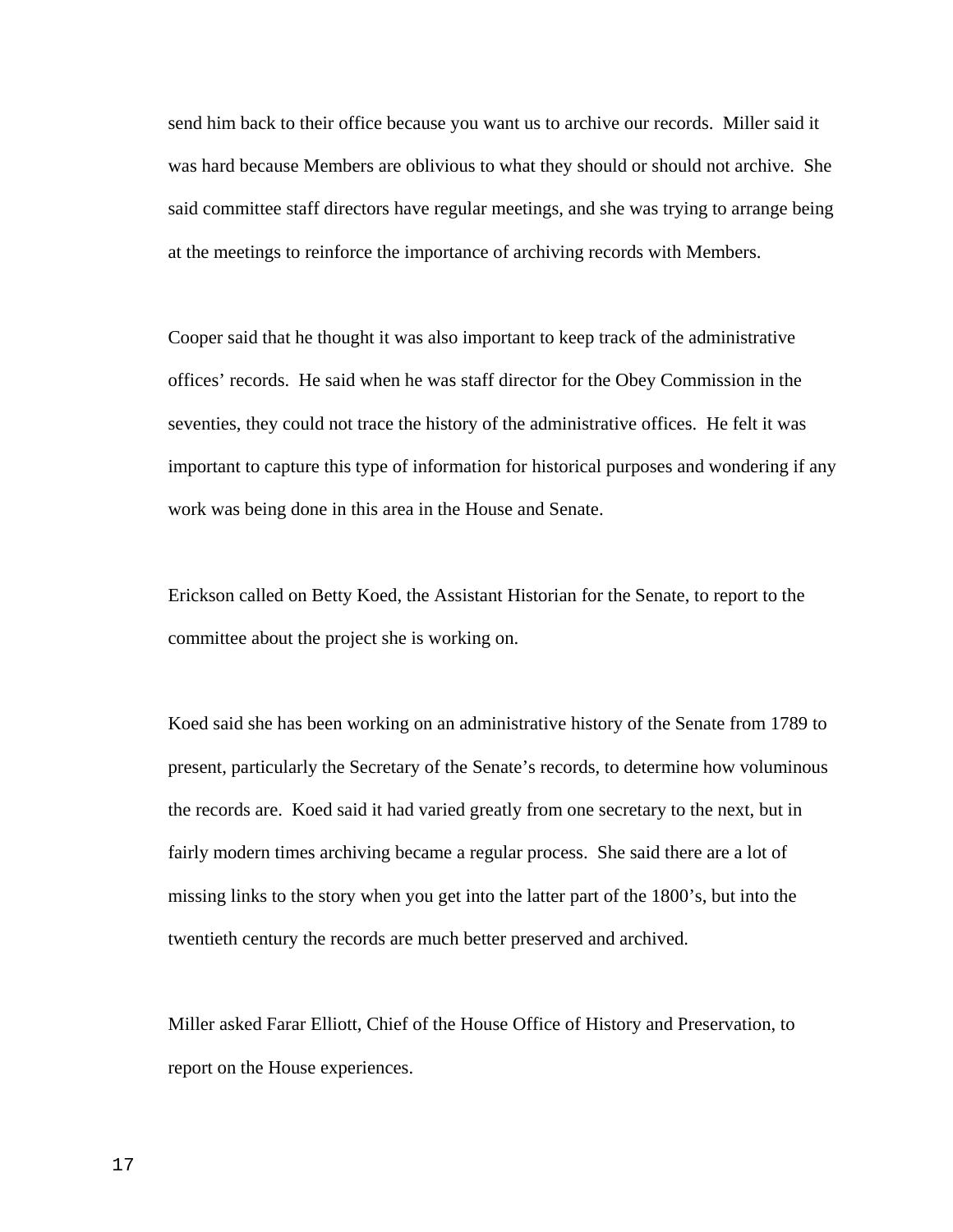Elliott said the House actually has a similar history to the Senate, in that twentiethcentury-record-keeping practices have been much better. She also said that Reeder, for the last year or so, has been working on completely rewriting and updating records schedules for all the officers in the administrators' offices, so she has anticipated your need and is meeting it.

Miller, addressing Erickson, said there must be a way to not only keep the Advisory Committee aware of events in their offices, but also to inform the general public of what kind of tools and records are available to support the goal of transparency.

A Committee Member said that at meetings he had attended the discussion focused on the level of misinformation the public receives, citing the healthcare bill as an example. In these meetings, at least 60% of the quotes were from Fox News. There should be an official site comparing Medicare and the new health bill. It should detail the historical aspects of this bill. One of the major problems is that people do not understand the history behind this new healthcare bill. Most of that historical information exists on paper and is not readily available. I hope that the committees responsible for the new health care bill collect this information so it can be made available to the public.

Miller said that in the House there is a three-day rule requiring the bill to be available to the public. It was online, but as a 2,000-page bill, it was a huge volume to download. But for transparency's sake, that was the House's way of making it available to the public. One of the things that the press calls our office for is the information behind the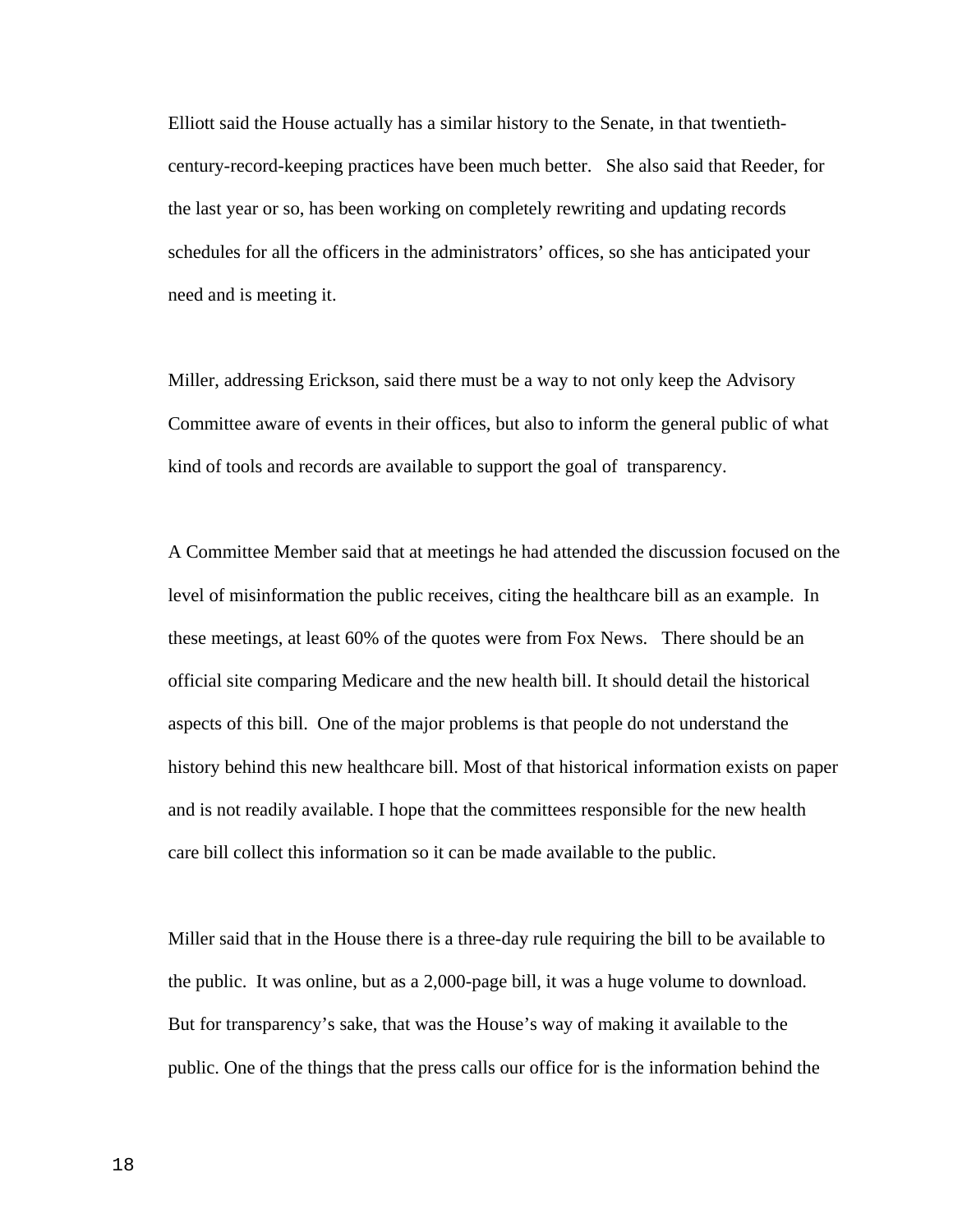bill. They want to understand the processes before the bill is actually cobbled together. Many people watched the Rules Committee deliberations, which was very interesting but not very illuminating about how the process works. It was difficult to get a sense of what the Members were actually voting for or against. We are working to bring a more realtime and behind-the-scenes peek at what's going on within the legislative process, but it is difficult. The culture is changing, however, and we are trying to open the process up a little more.

#### **V. Center for Legislative Archives Report**

Miller introduced Richard Hunt, Director of the Center for Legislative Archives, and asked for an update regarding Center activities.

Hunt said there were five topics he would touch upon. First, Hunt introduced Charlie Flanagan, the supervisor for outreach and educational programs. He said Flanagan has been a godsend for him and for the agency. Flanagan is actually running the National Archives education shop as well. Hunt mentioned the promotional brochure in the briefing material for the Center's publication on the history of Congress. He said that the Center is in an active promotion and fundraising mode, working with the Foundation for the National Archives to raise money for a first-class project. Hunt said he was very excited that the National Archives is working to advance public understanding of Congress.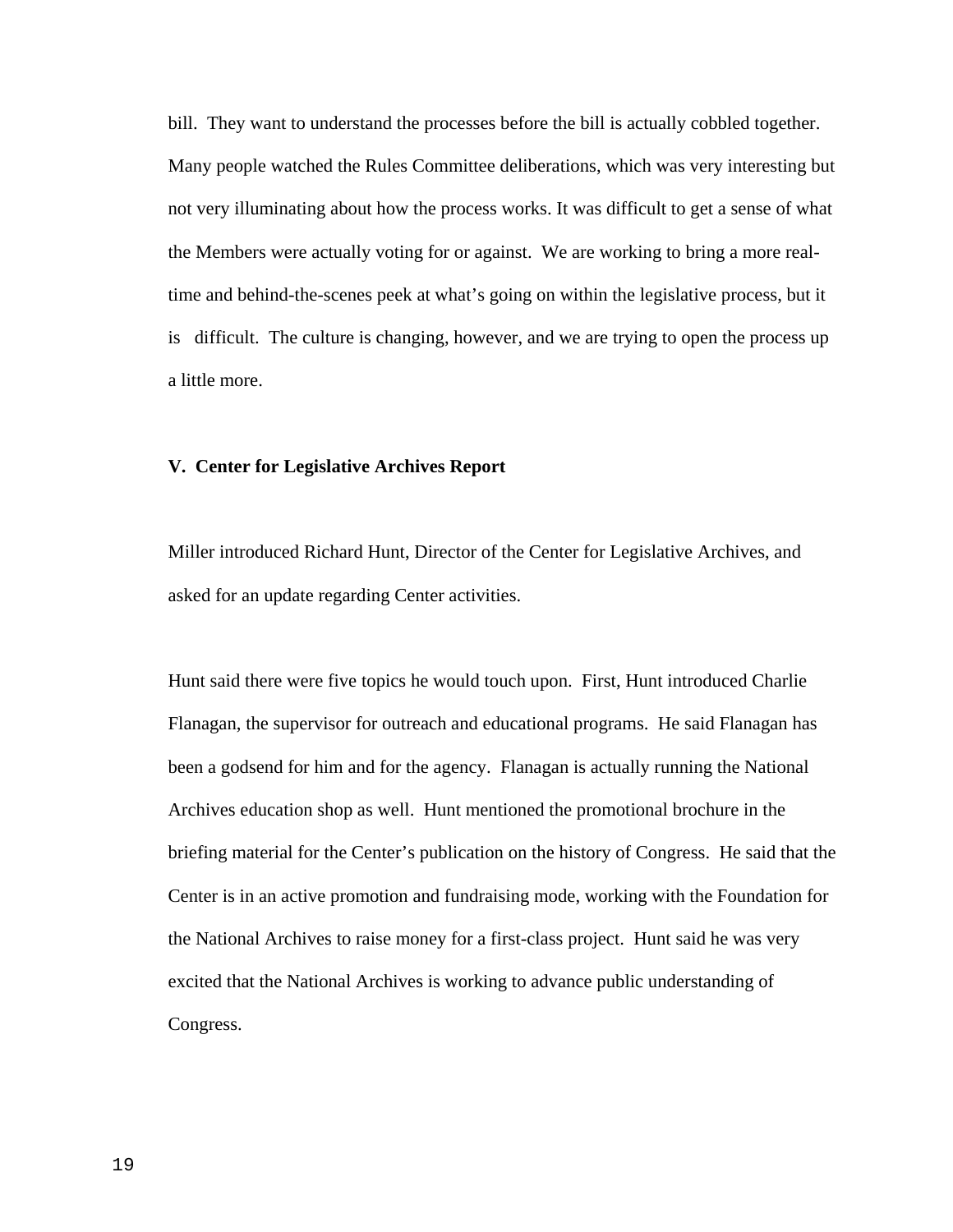The second topic Hunt touched on, and noted that this would be an ongoing concern for the Advisory Committee, was the question of available records space in this building. The House transferred the  $109<sup>th</sup>$  Congress records—two to three thousand cubic feet and soon the  $110<sup>th</sup>$  Congress records will be coming in as well. The Senate had over 850 separate accessions last year. The National Archives is working on a space plan, which will be of interest to the committee.

Third, Hunt reported on the electronic records front, and informed the committee that a staffing and technology plan would be required to handle the increasing volume of electronic records coming in from the House and Senate. Hunt introduced Bob Spangler to brief the committee on what has happened so far with House and Senate electronic records.

Spangler began by saying that giving a presentation to an important group of people on a Monday morning can seem like an obligation, but in this particular instance, it seems more like an opportunity. He is very excited about the work we've been able to do in a short period of time using existing resources and existing programs that are going on within the National Archives to tackle the electronic records problem in an efficient manner. Spangler said he would be speaking from the presentation that was given to the Secretary of the Senate and the Clerk of the House offices. He gave those presentations in the Legislative Vault where the local system that is being built is located.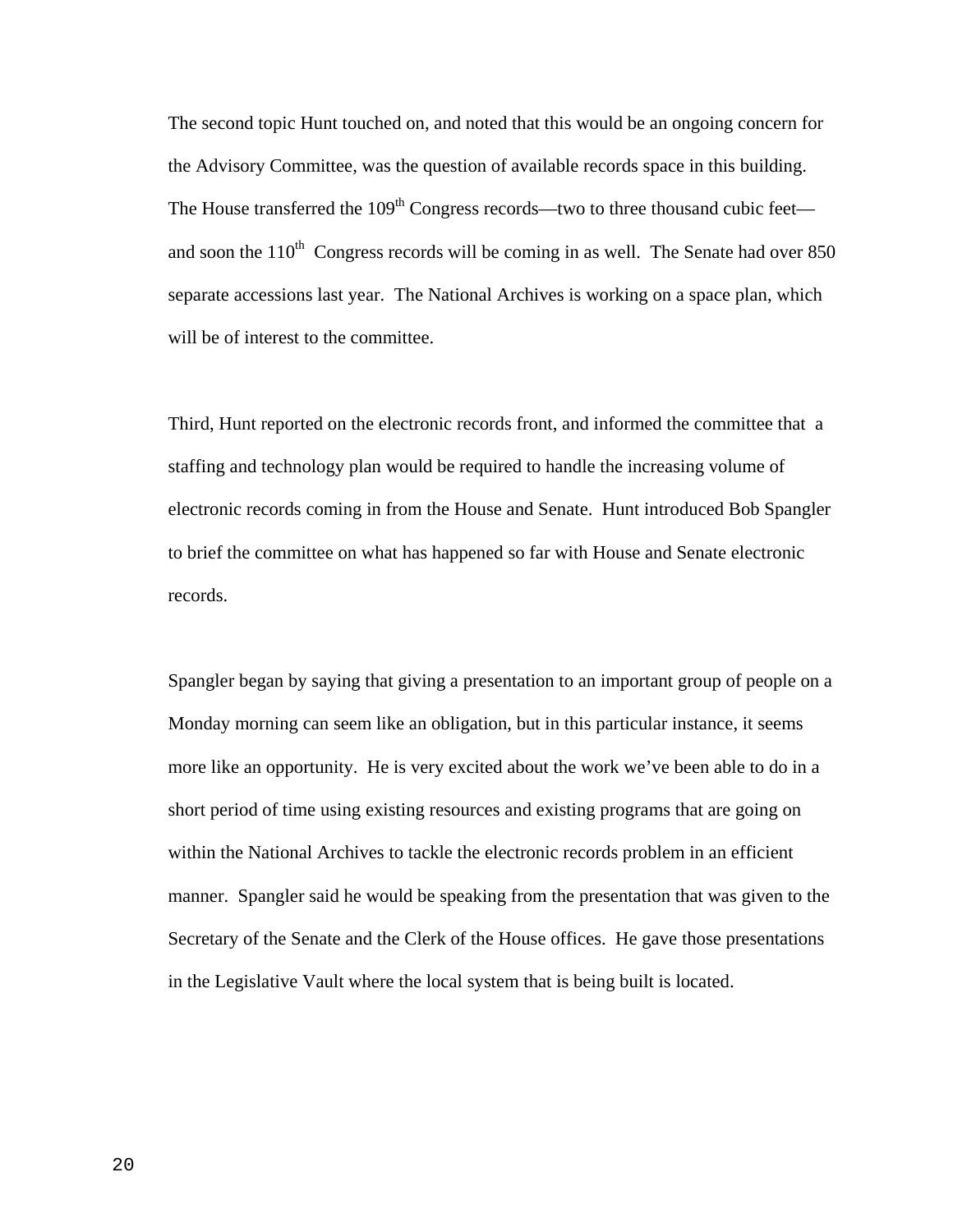Spangler turned his attention to ERA, the Electronic Records Archive. It is NARA's congressionally funded solution for long-term storage and preservation of electronic records. It has been an ongoing project for five or six years at this point, and is really starting to come into its own in terms of being rolled out and put into production. Until recently, there have been two current instances of ERA: one is what we internally call the base instance, the system for federal records, which are brought into the National Archives when they are deemed to be permanently valuable under specific business rules.

The other instance that has been recently put into production is what we call the EOP (Executive Office of the President) instance. This was put into place when the Bush 43 administration left office, and the Archives' responsibility was to bring in all paper and electronic records. Those are the two major instances that are in production right now.

What we are calling the congressional records instance is another instance of ERA, and it is an instance for the records of the House and Senate. It is a portion of ERA dedicated to the processing, safekeeping, and preservation of the electronic records of both the House and Senate. At this point, it has generally been geared to the records of committees, but it is being built in such a manner that it can take in any electronic record that we need to provide safekeeping for at this time. It is customized to fit the specific protection, access, and records needs of the Hill.

Spangler said it was fair to say that this instance had been rolled out quickly and efficiently and its success was a function of the level of interaction between the Hill and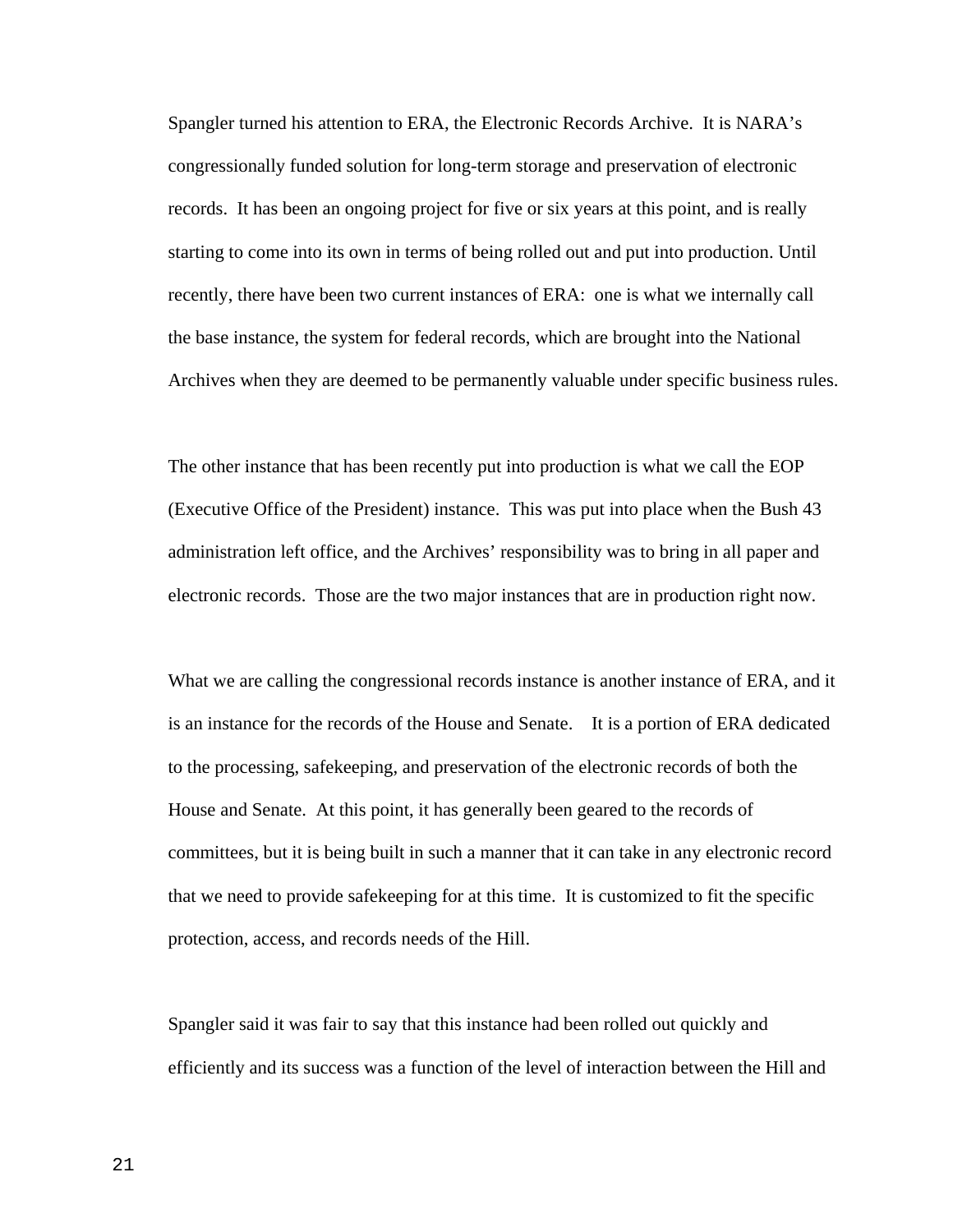the Center for Legislative Archives. The model is simple. Electronic records are provided to the Center, who is then responsible for returning them to committees within 24 hours when requested to support the current business needs of the committees. As we continue developing the system, it will provide more capabilities, but at this time it is geared to protection, integrity, and making sure that the records can be returned to committees if needed in the same timeframe that we promise for paper records.

The instance of congressional records that we're setting up leverages the existing and the developing infrastructure of ERA. So we're using the best pieces of the larger congressionally funded program to do what we need to do for congressional records, although the front end is largely geared to Congress's specific needs.

A congressional instance was needed because there has been an enormous growth in the creation of electronic records on the Hill. Eventually, as time passes, the process of creating records will be completely electronic. That does not mean paper records are not still being created at this time, but in the future we expect electronic records to be the norm.

The goal of the congressional instance is to maintain the integrity of the records that are received and to be able to provide them back to committees with the same integrity. Spangler said he would talk later in the presentation about the geographically remote and redundant storage capabilities that are being created for preservation. The issue facing electronic record archiving is to be able to return records in the future in a useable format,

22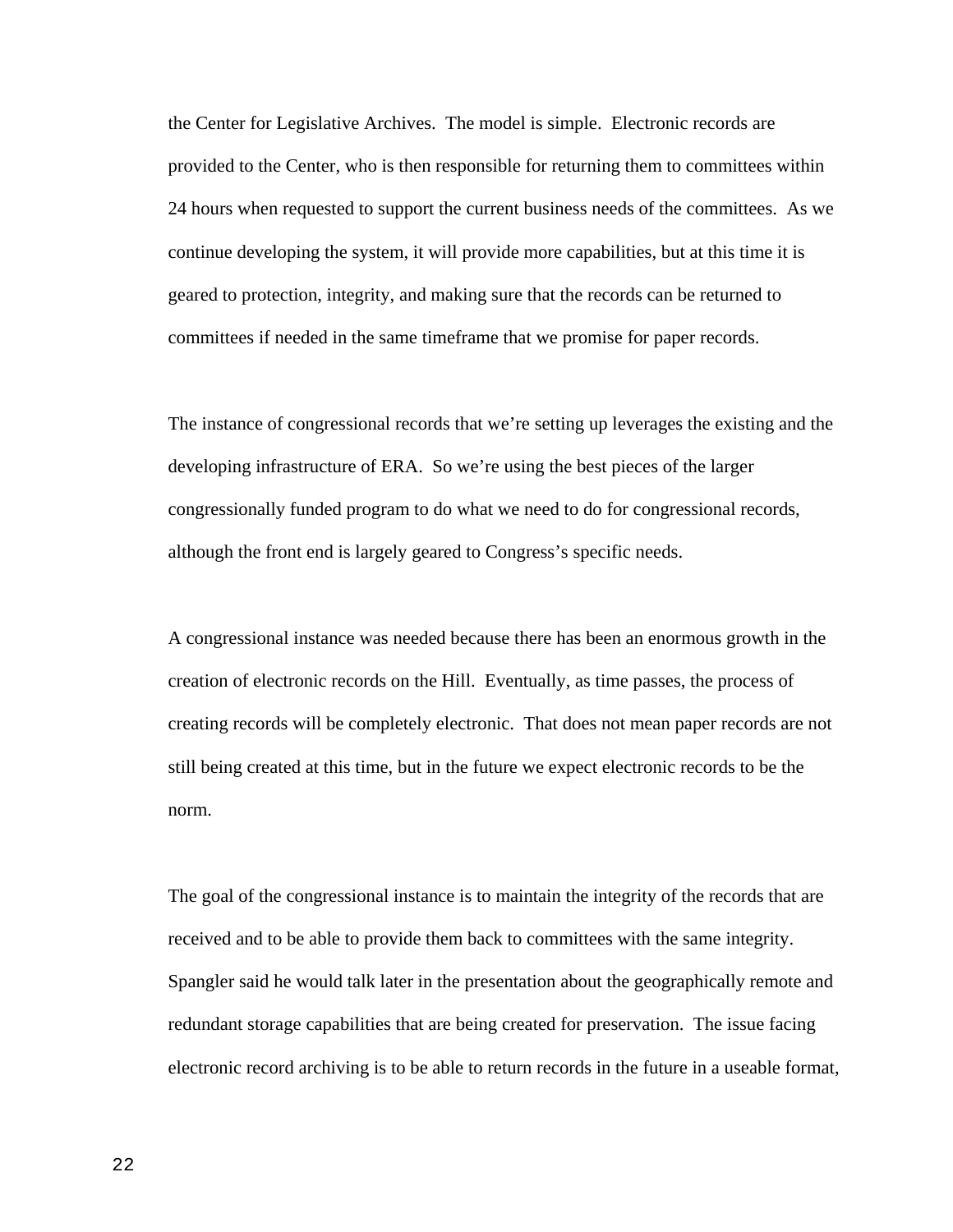regardless of the format in which they were created. The ERA program has been working on this problem.

To reiterate, the philosophy behind the design is safety, redundancy, integrity, local control over access and reference, and the return of records within 24 hours.

Spangler discussed the physical locations involved. Capitol Hill is where the records are created. Archives I is the building in Washington, DC that houses the Center for Legislative Archives and the initial processing and access system. Archives II in College Park, Maryland, will provide the redundancy and backup center for the records that are created as a safety measure. It is a way of making sure that the records are in as many safe locations with as much physical redundancy as possible. Finally, there is the Allegany Ballistics Lab, or ABL, as it will be called through the rest of this presentation. The ABL, in Rocket Center, West Virginia, provides geographic separation.

Spangler described the accessioning process. The records are created on Capitol Hill, assigned an accession (tracking) number, and processed at NARA. The initial generation of the accession tracking number is created through the Secretary and Clerk's archivists. Pickup and delivery of the media, and the accompanying documentation for electronic records, will be handled directly by the Center for Legislative Archives, as it is now for paper records.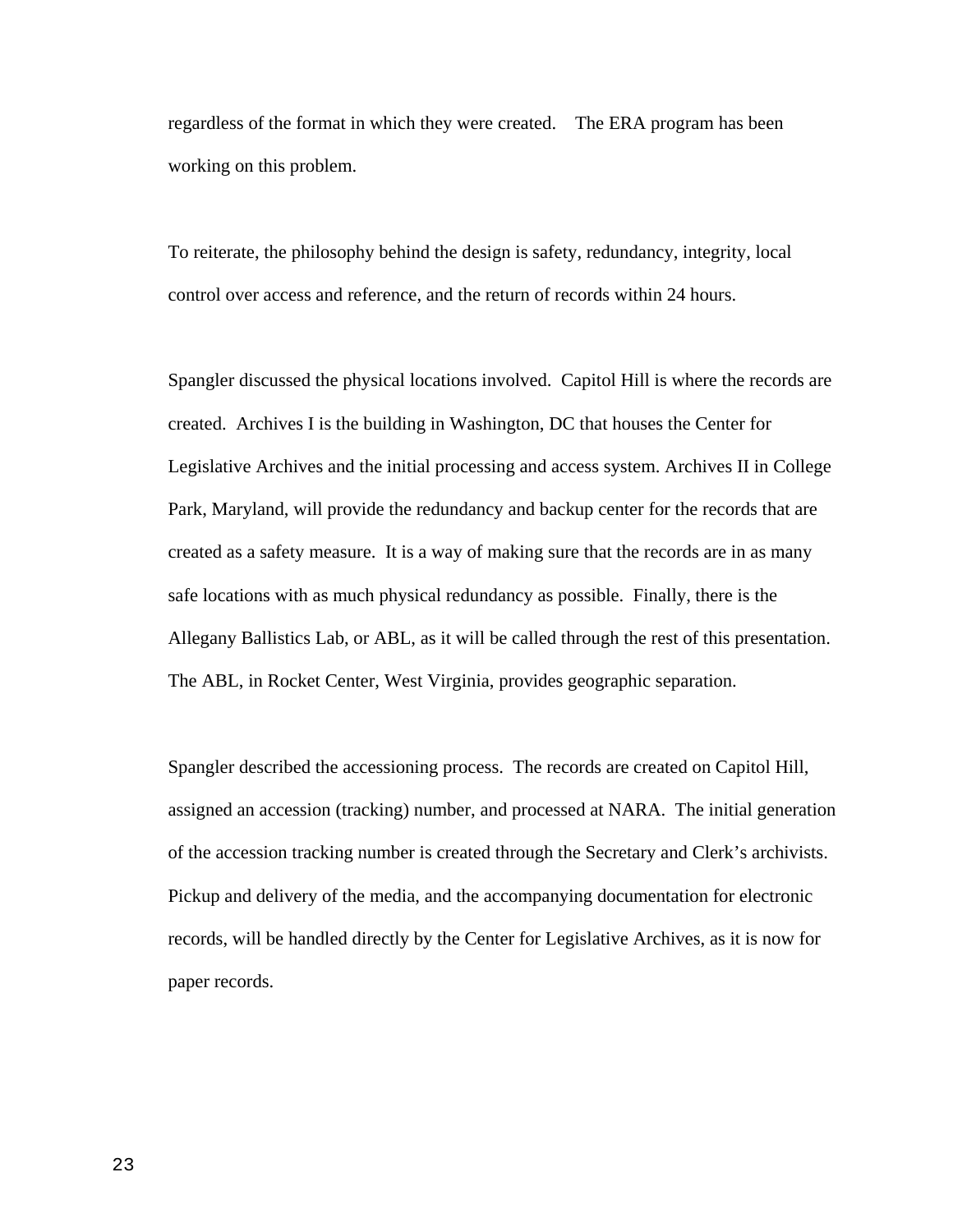Once the records are received at the Center, the initial processing on the local system begins. Metadata is created and entered, coming from information generated on the Hill about the records. Center staff controls the physical inventory processes, including bar coding. Next, the records are volume copied or cloned. Spangler explained that electronic records are a different animal from paper records. Paper records are easy to return to committees, but electronic records require extra care to guarantee the authenticity of the records, and that committees receive back exactly what was sent to the Archives. Spangler said the first step taken when a hard drive or CDs arrives is to use a specialized software that creates an exact volume copy of what was received. Later, virus scans and different tests are performed on the copies going to different locations, but it is very important to do that initial capture of exactly what was given to us for authenticity and forensic purposes.

Spangler explained the malware scanning process. "Malware scanning" is the umbrella term for virus scanning. This is an important step and considered a best practice in the IT world and important in the preservation of Congressional records. We anticipate receiving a high volume of email. By nature, email is very virus-laden. And although the House and Senate have robust networks with very up-to-date virus checking capabilities within their email systems, it is just the nature of the beast that there will be viruses in electronic records that are attached to email. The Archives does not want to perpetuate any viruses into the ERA system, so the records will be scanned and viruses removed. The original media will be maintained so that there is always an exact copy of what was given as the official records.

24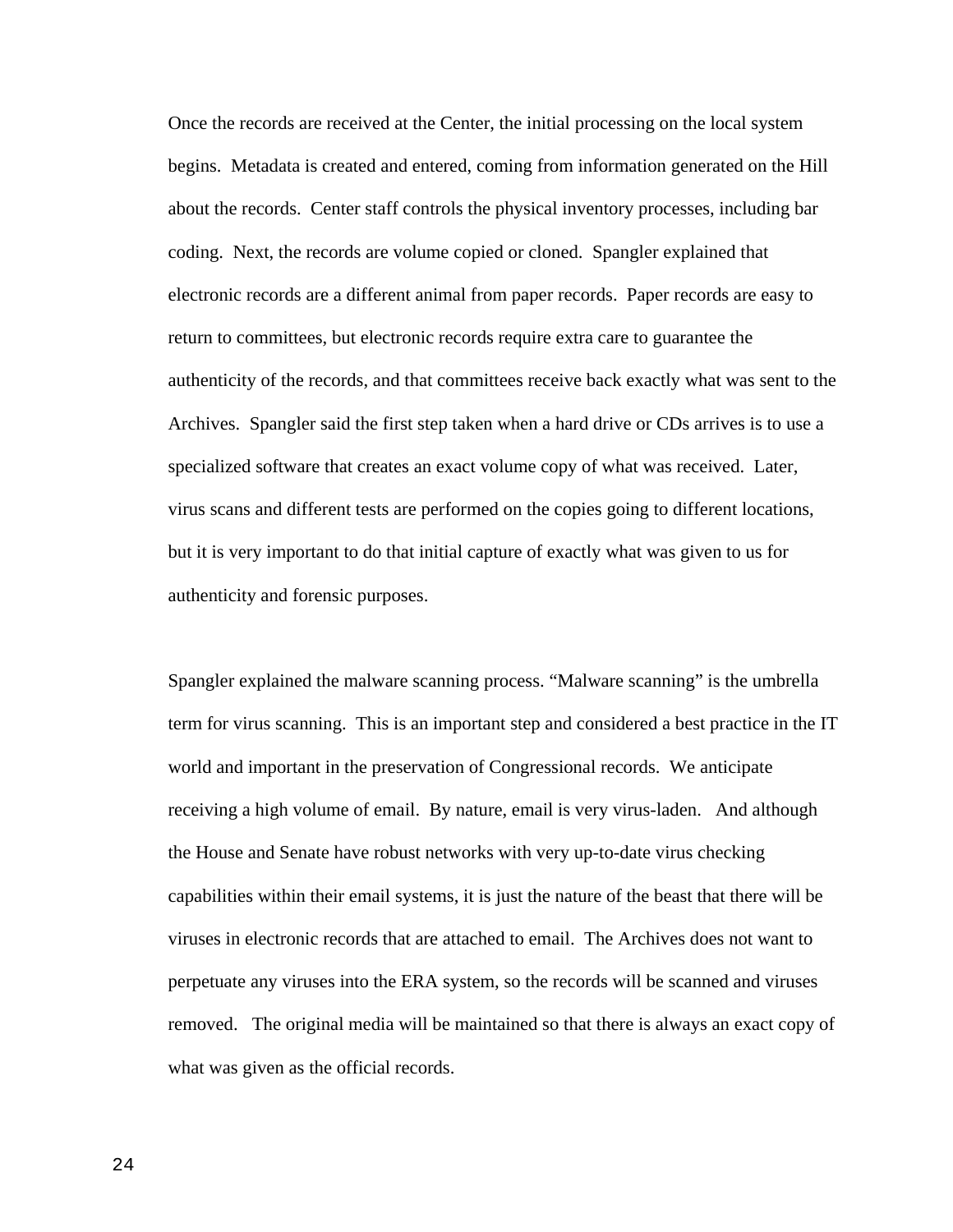Spangler explained the file-level copies of the records. The hardware used is from a company named Data Robotics—the shorthand term is Drobo—a very flexible business class direct-attached storage array that manages itself and automatically makes copies and alerts users if the process is not working correctly. It also makes something called a "robocopy." This is a standard industry copy utility that performs extensive integrity checks to make sure that all files were copied with perfect integrity.

Spangler described the verification process and the steps to do a verification of the records received. Even though there is a lot of legwork with the committees on the House and Senate about how to archive and how to manage records electronically, again, it is the nature of the beast of electronic records that unwanted material, for lack of a better word, can creep in. If we receive a lot of email, for example, it is easy to include parts of the system that were not intended to be there, so part of the process is looking for things like that, to make sure we were given what was intended. We were also looking at ways of checking and cataloguing each file type as it is given to us. Again, this is part of the long-term preservation plan. We want to make sure if we receive some obscure or older file format, we are able to know upfront so that we can take preemptive action to transform that if we need to for access.

After copying and verifying the information, we start preparing copies for deep preservation in ABL in West Virginia. The same robocopy parameters are used, which is very important to the process. There is a very elaborate encryption algorithm created for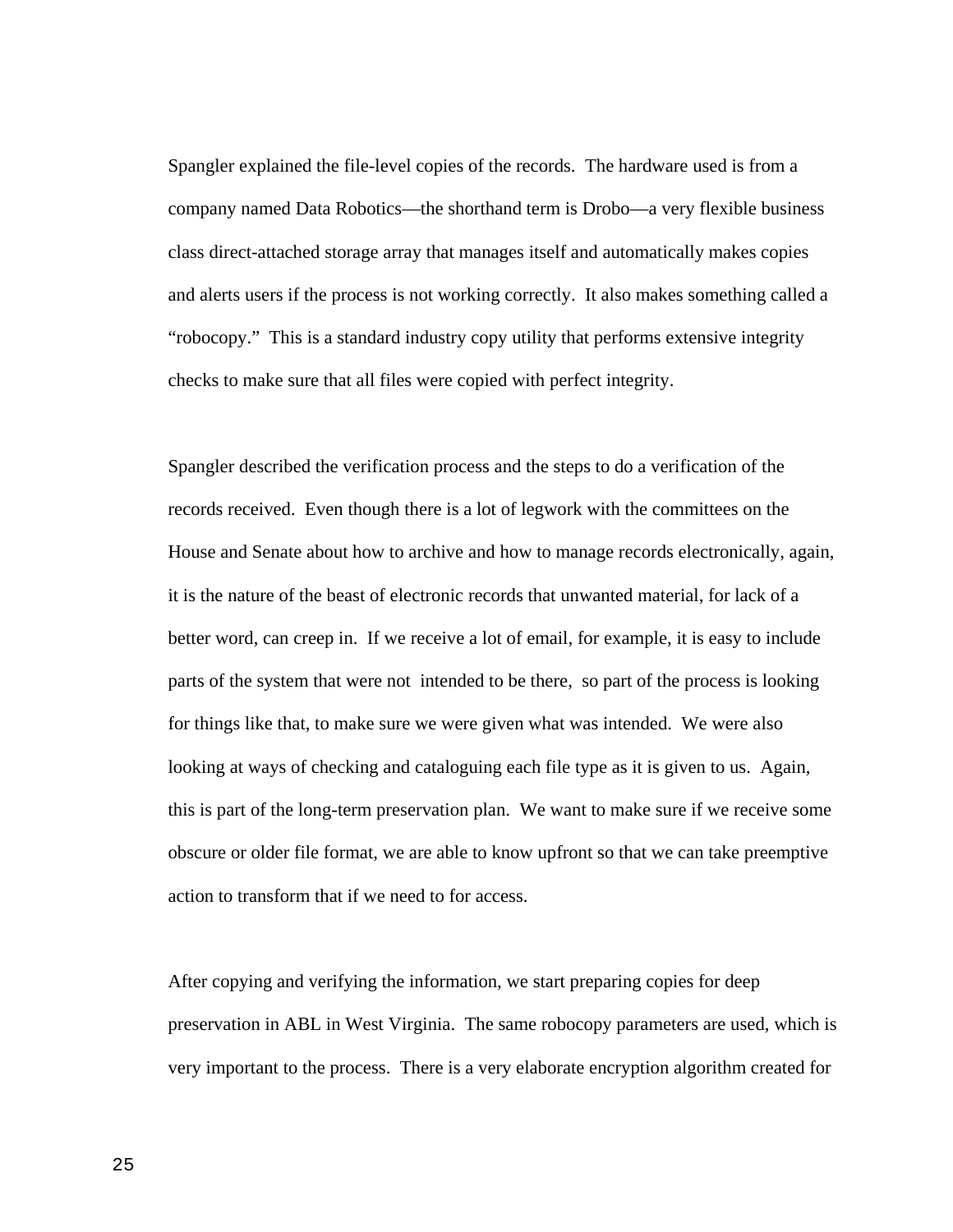transporting the records to West Virginia so nothing can be compromised. Center for Legislative Archives personnel physically transport these deep-archives hard drives to West Virginia.

Once the records are received at Rocket Center, control of the records switches to ERA proper. It is a controlled data center where we begin to process the records into the existing ERA instances. Lockheed Martin, the contractor on the ERA process, replicates the steps that the Center has taken up to this point in the process. Personnel at Rocket Center sign nondisclosure agreements to protect the information. The system is being set up so that casual browsing or casual access by personnel will not be permittted, but to cover all the bases we have been working with the House and Senate to come up with nondisclosure agreements to make sure that there is safety regarding your data there. Once the copies are made and are in the deep archive, the media will be returned to the Center for reuse.

There is an upcoming event with Lockheed Martin at College Park called the TRR, Technical Readiness Review. This is actually the last step before NARA management and Lockheed feels comfortable actually rolling this out. Spangler said he thought it should just be a *pro forma* event as things have gone very well, and we've done a lot of dry runs. In early 2010, we will have the persistent identifier and the metadata ready. The persistent identifier is the transfer number assigned to electronic records provided by the House and Senate that will allow identification of the records throughout the process and provide the ability to return electronic records in the aggregate. By that, I mean if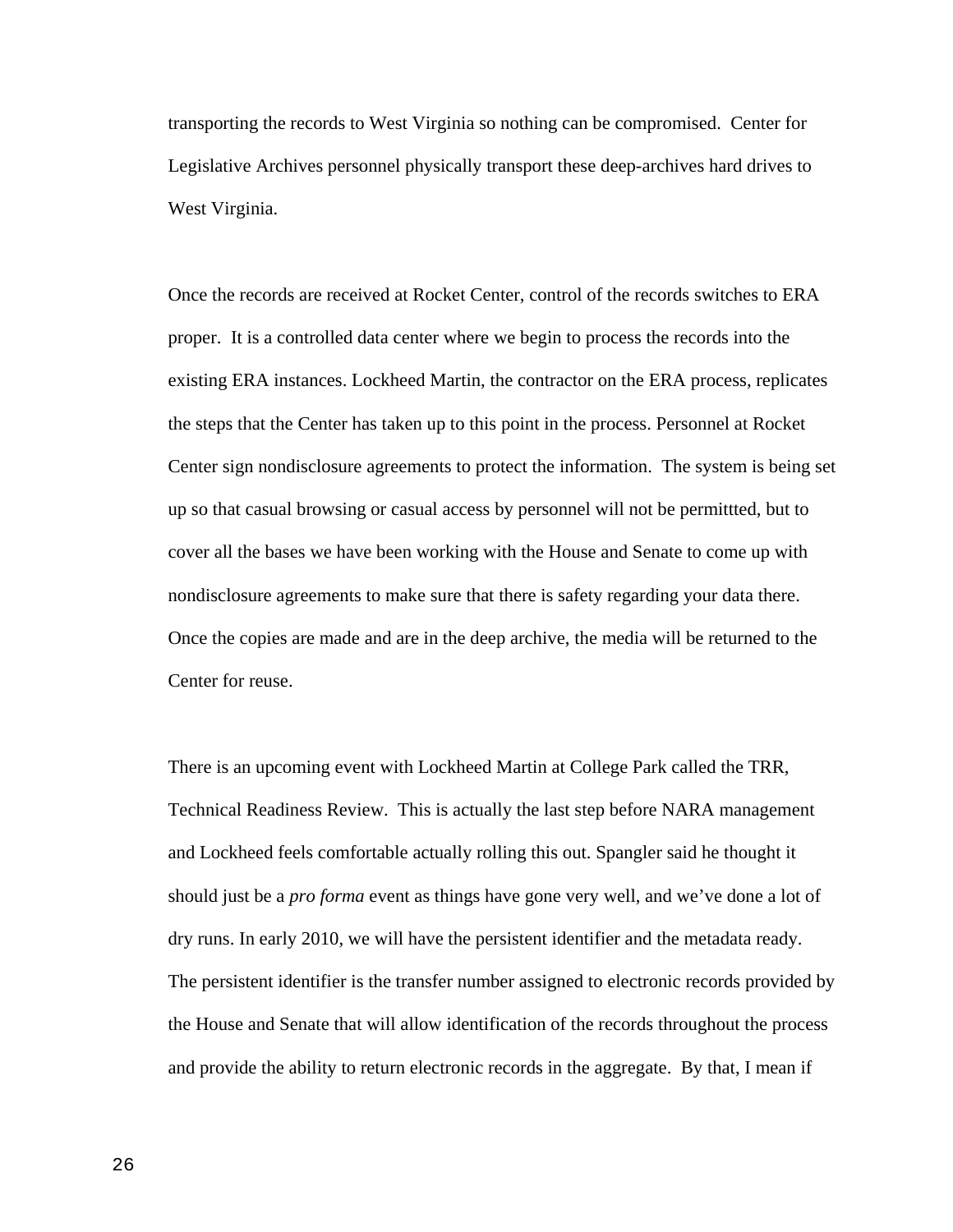you give us a hard drive, we give you a hard drive back. It's similar to returning a box of paper back to committees.

Spangler looked to the future and closer integration with ERA, including a non-mediabased transfer and access process. In other words, in the future the House and Senate could send their files electronically to be archived. It is not a difficult process, but it is something that needs to be done carefully. It requires the attention of network security people. Things need to be carefully planned and rolled out. We also anticipate the need for sophisticated local indexing and searching of content -- something like a local Google where we can quickly implement file-level retrievals. Rather than the aggregate of everything you gave us on the hard drive, we want to be able to give you specific files and folders using something like a local Google with index and search capabilities and return file-level content upon demand.

Miller thanked Spangler for the presentation and said it was exciting to hear. Miller asked if the committee had any questions for Hunt or Spangler.

A committee member congratulated Hunt for moving the project ahead.

Vogt asked at what point do the records go onto a server, or do they at any point at this time? Is that something to the future? You mentioned transportable hard drives several times. Do the records stay on that the whole time until it gets to West Virginia?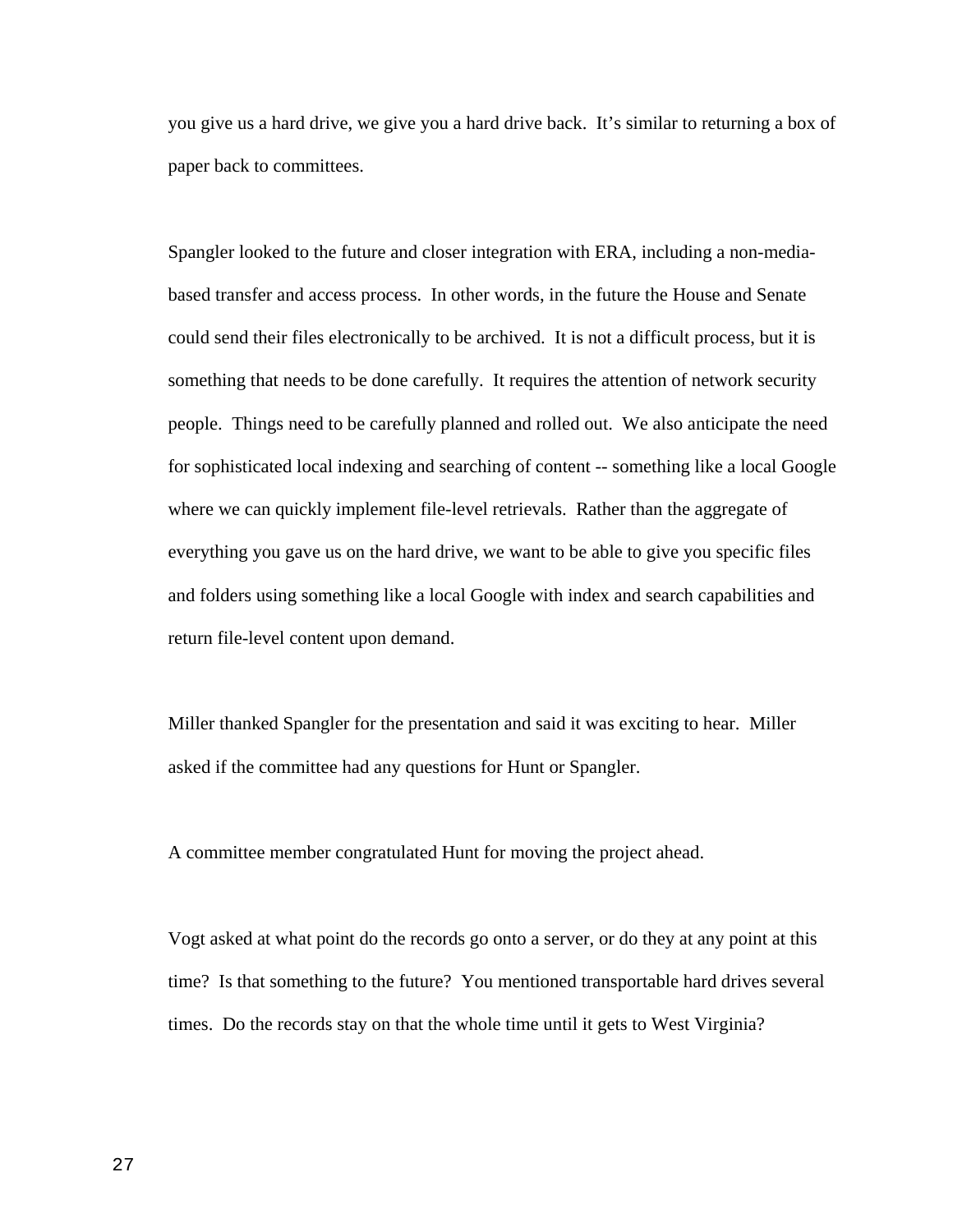Spangler answered that when a hard drive is supplied to the Center, it is copied onto what he referred to as a drive but is in fact a server. It is also copied onto a server in West Virginia. The individual hard drive environment is very quickly replaced as the process is completed.

Vogt said she brought it up because they have had hard drive failure in the past.

Spangler agreed that that is a problem with hard drives.

Paul asked Vogt if she thought it would be helpful for the Center to write a briefing to share with the Congressional Roundtable Papers on the specifications of the system the Center created? Vogt said she thought it would be good, and Hunt agreed that the Center could do so.

Vogt said a lot of repositories have these same issues with electronic records and it would be helpful to share solutions.

Joe Cooper said he worried about the capability of the Center's ability to meet the needs of the House and Senate with the staff and the resources available to be able to do what is necessary to preserve electronic records.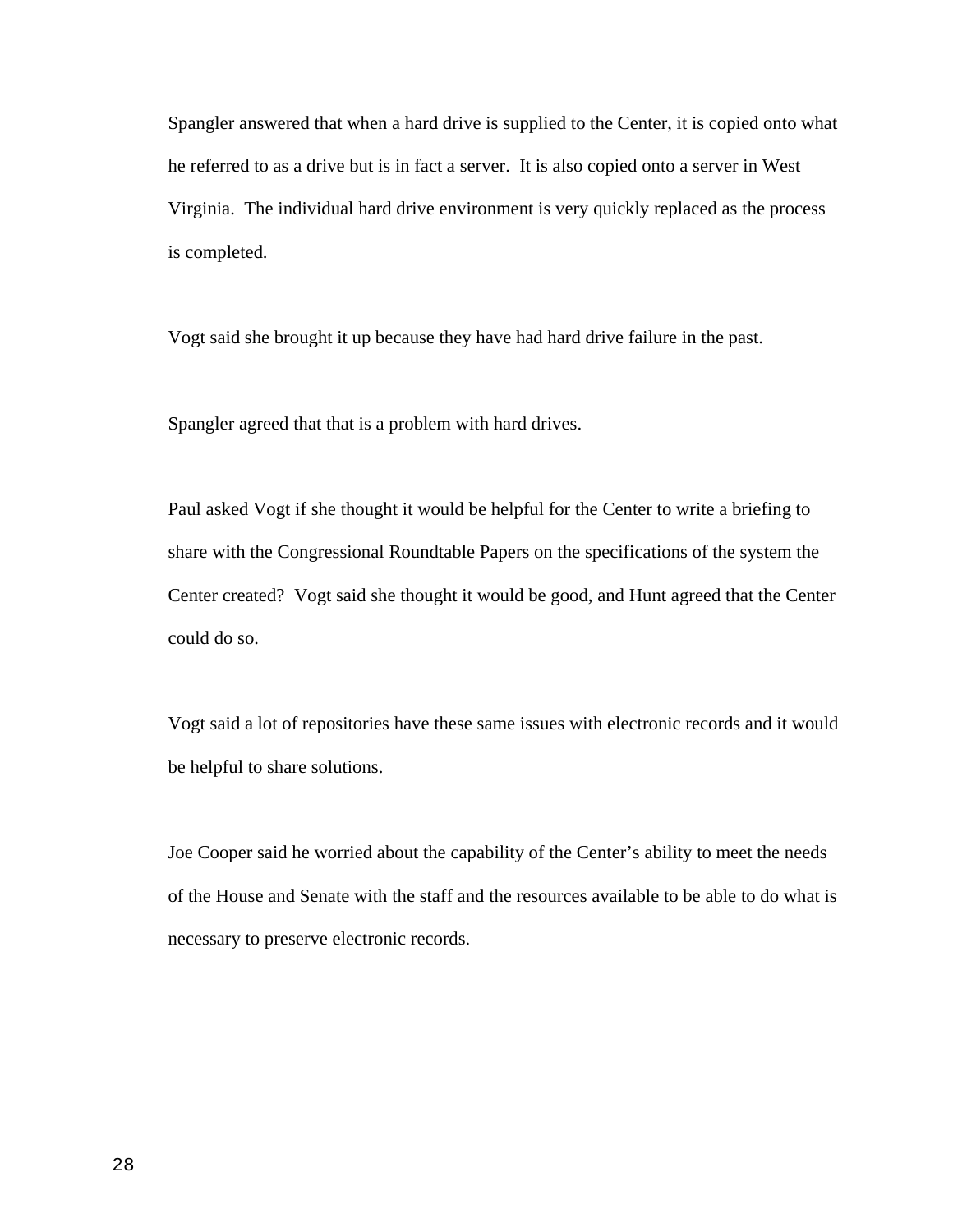Terry Birdwhistell asked if the sophisticated local indexing and searching, when you get to that point, will be compatible with the Next-Generation Finding Aid that the Center is working on?

Spangler said yes, he thought so.

Birdwhistell asked when in the process would it take place?

Spangler said that would be part of the discussion of the metadata, common descriptive standards, and elements captured about committee records, which would allow you to find anything and everything that a researcher might need or a committee might need. Spangler said he thought it a very exciting add-on which we never really anticipated.

Erickson said that at some point we need to have a working group to take a closer look at some of the things that have been transferred to see what is lacking and what more could be done. Alison White is beginning to work on that now, so in a month or two, I think we'll have enough for a preliminary analysis.

Birdwhistell asked if that would be part of the task force's responsibility.

Jeff Thomas said he thought it essential, especially later on down the road when the volume of electronic records increases exponentially, to have some kind of intellectual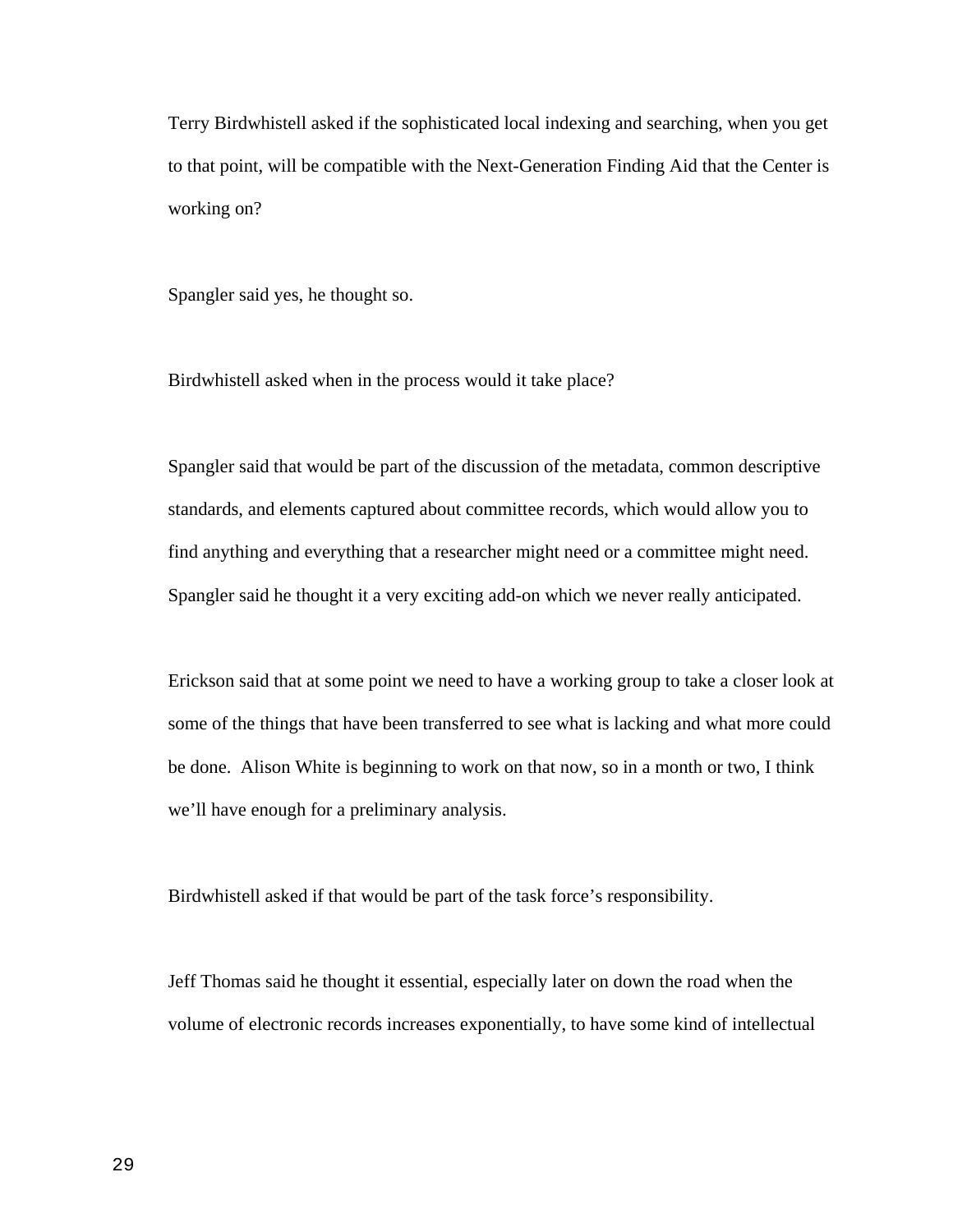control. He said to get down to the file-level content would be terrific and reiterated what Cooper had said about staffing needs being the big question.

Miller said that Thomas raised a good point about the resources and support the Center would need. She promised that she and Erickson would be as much help as they could on the Hill to make sure the need was known, but it always came down to the juxtaposition of congressional records against executive branch records.

Bernard Forrester remarked that in 2007 there was approximately one terabyte of electronic records at the Center which grew to six terabytes of electronic records within a year. He asked Spangler what the current total of electronic records held by the Center was.

Cooper asked Spangler to forecast what might be received in the future.

Spangler said that his answer would depend on the amount of video sent from the House and Senate recording studios in the next year. The volume of recordings could skew his predictions; however for planning purposes, we anticipate having the ability to ingest 30 to 150 terabytes over the next 18 months. Currently there are approximately 10 terabytes of electronic records, but we expect transfers over the next few months from both the House and Senate, bringing that number up to approximately 30 terabytes. It is a difficult question to answer with certainty, because we don't really know yet exactly what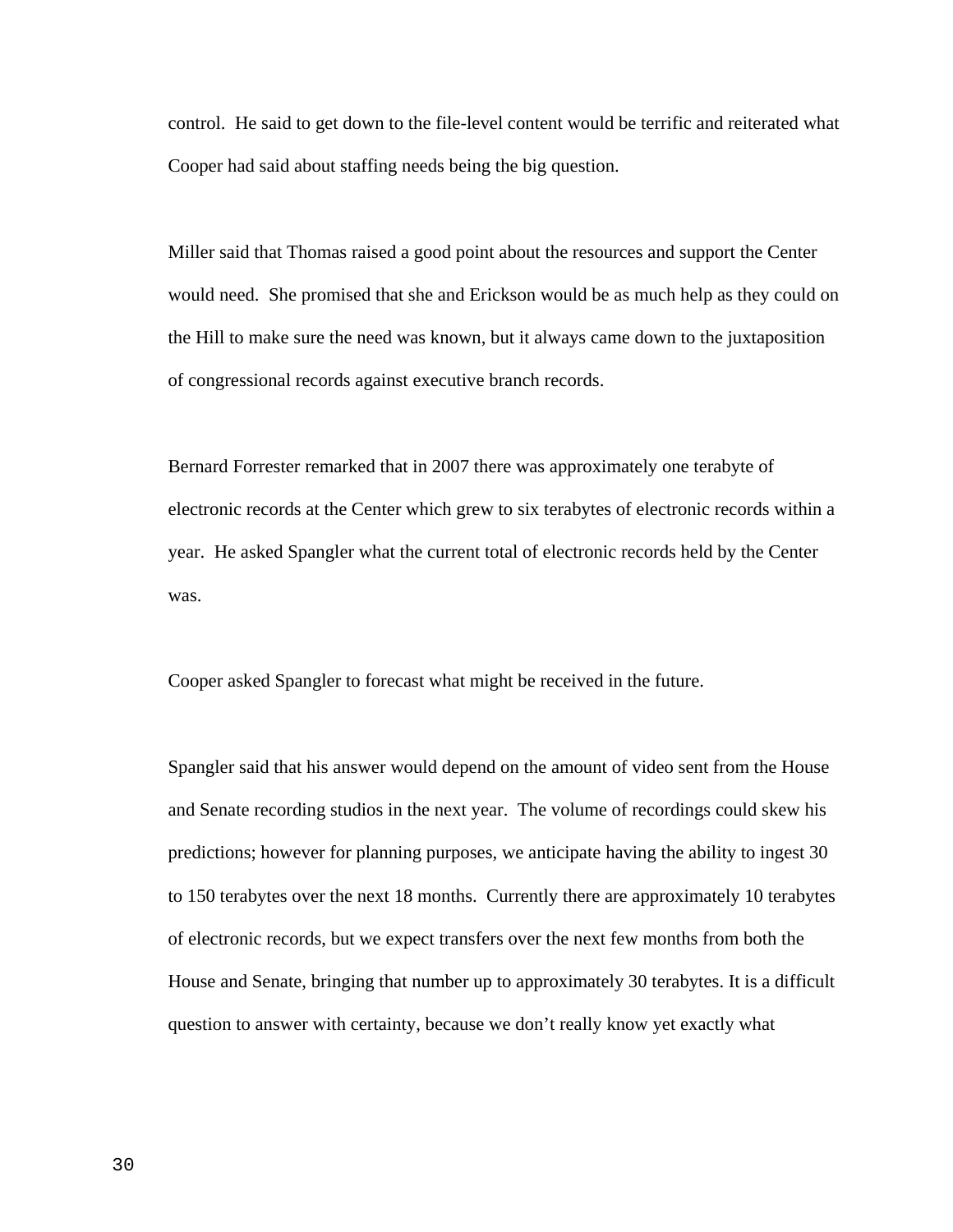electronic records will be transferred or in what volume. But the architecture design, both locally and at ABL, is one that can be added to easily as needed.

Miller asked, given that congressional records are archived in West Virginia, how accessible would the records be.

Spangler said that the local instance would be the version used for reference, access, and committee requests for the records. The West Virginia facility conceptually is a deep archive in case of disaster.

Steven Zink questioned the West Virginia location saying it was the minimal radius from the original location and business application for a backup copy in standard business practice—150 miles approximately—and said that he considered physical transportation much riskier than network transmission.

Spangler said he agreed and could not speak about the entire ERA program, but thought it fair to say that he did not anticipate physical transportation as the long-term solution and said the goal would be to get network-oriented transfers of records in place. Physical transportation allows transfers of records presently.

Paul asked Spangler what advice her office should be giving to systems administrators regarding migration of older formats.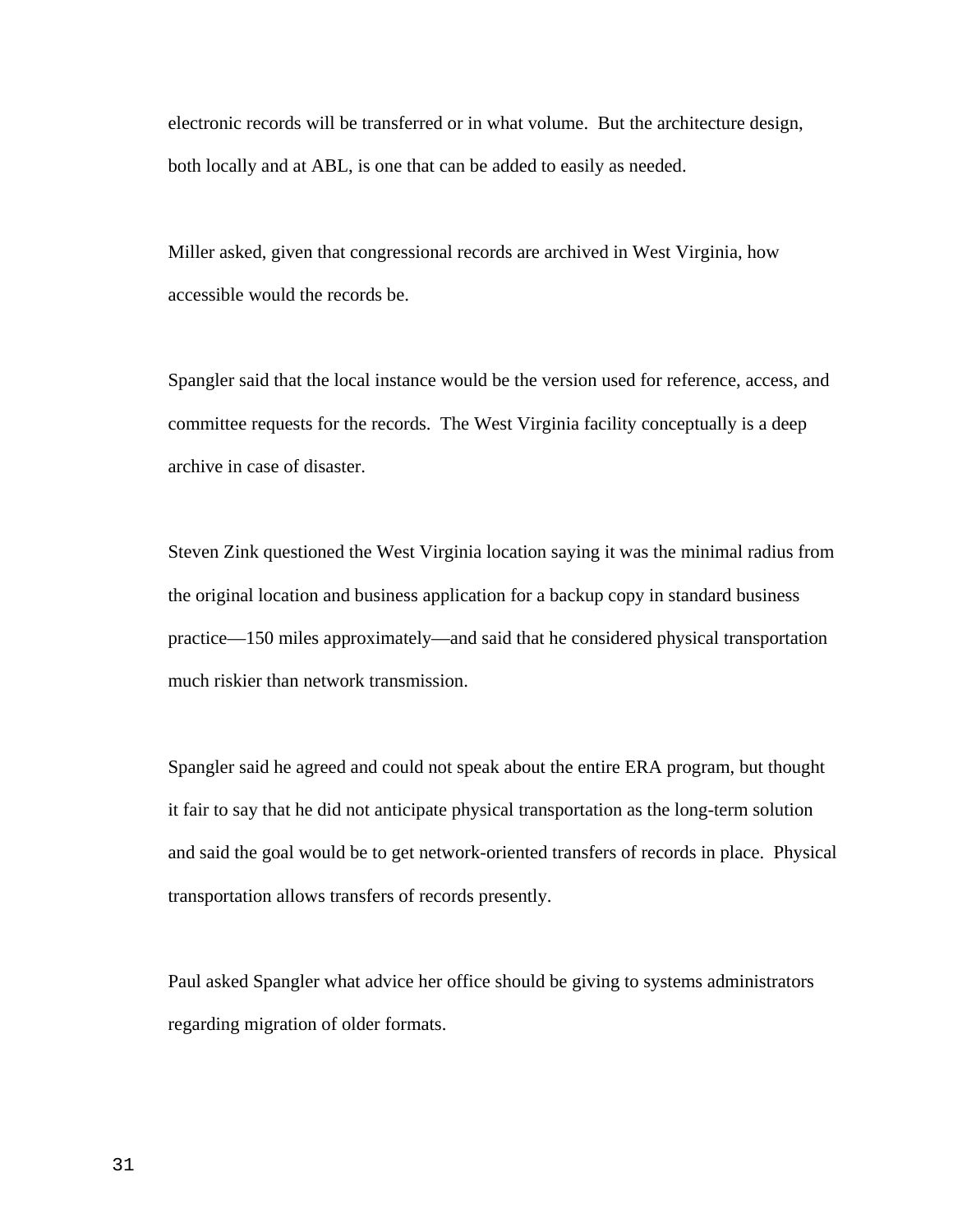Miller asked Zink to respond.

Zink said that he did not think you would want staff trying to convert formats and moving them forward.

Paul questioned why he thought that was not practical.

Spangler said that could be the case in selected situations. If you identify older formats that a committee knows they will need operationally on an ongoing basis, then it might be worth their while to do that sort of transformation. Those kinds of transformations can be expensive and time-consuming. In addition, once transformations are made, you have to go back and make sure that the information transformed duplicates what was there originally. Spangler told Paul it was best to let Center staff do those sort of transformations, but there could be selected instances where it may be appropriate for committee staff.

Miller said it would be an ideal world if everyone on the Hill used same the kind of systems, but that would never happen

Hunt asked Miller for five minutes to introduce the next-generation finding aid.

Miller agreed.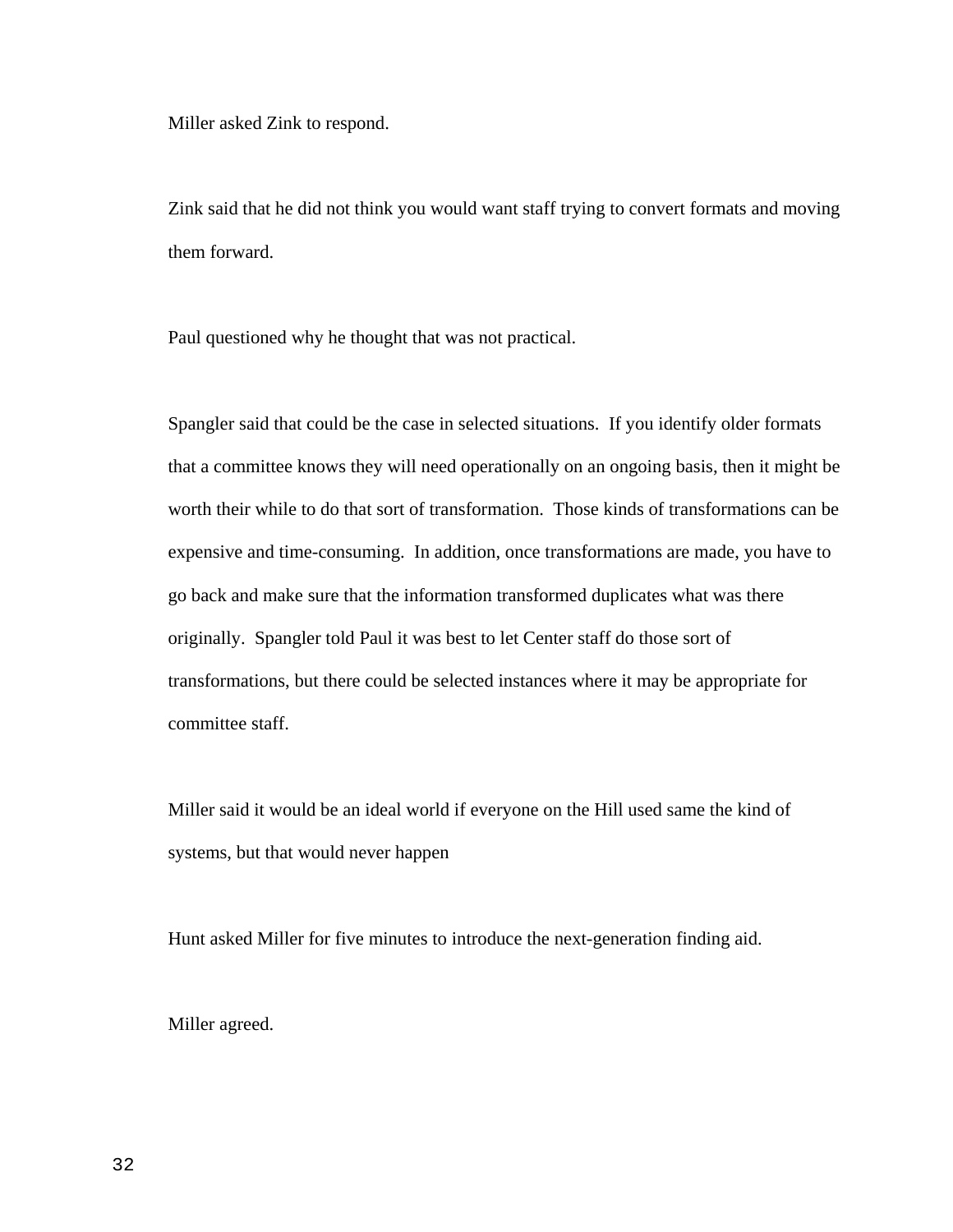Hunt reported that the committee had nominated ten people, including himself, to serve on the task force on description. The Archivist, Secretary, and Clerk have made a selection from five political scientists since we would like the political science community represented. The Clerk has added the House librarian, and we've asked The Archivist to nominate someone, perhaps from the New York Public Library. At that point, we will have a task force of 13 and will be ready to work and report by the next committee meeting. Hunt introduced Sharon Leon, who works at George Mason University's Center for History and New Media, recommending that she be appointed as the chair of the Next-Generation Task Force.

Miller welcomed Leon saying that the committee had talked about a next-generation finding aid for some time

Leon thanked the committee and spoke about the Center for History and New Media, a division of the history department at George Mason University for 15 years. Our mission has been, since our founding, to democratize history, which Leon said she thought was the committee's goal as well. The Center for History and New Media wants to provide as much access as we possibly can to a full range of historical materials, and so Leon was looking forward to the opportunity to work with the task force to think about workable descriptive standards for this type of material. As Karen Paul mentioned before, the key to making anything work in this system is metadata interoperability. It's just not going to work unless we establish a core standard and a data dictionary to go with it. Leon thought the next key task would be to establish clear workflows that would work for the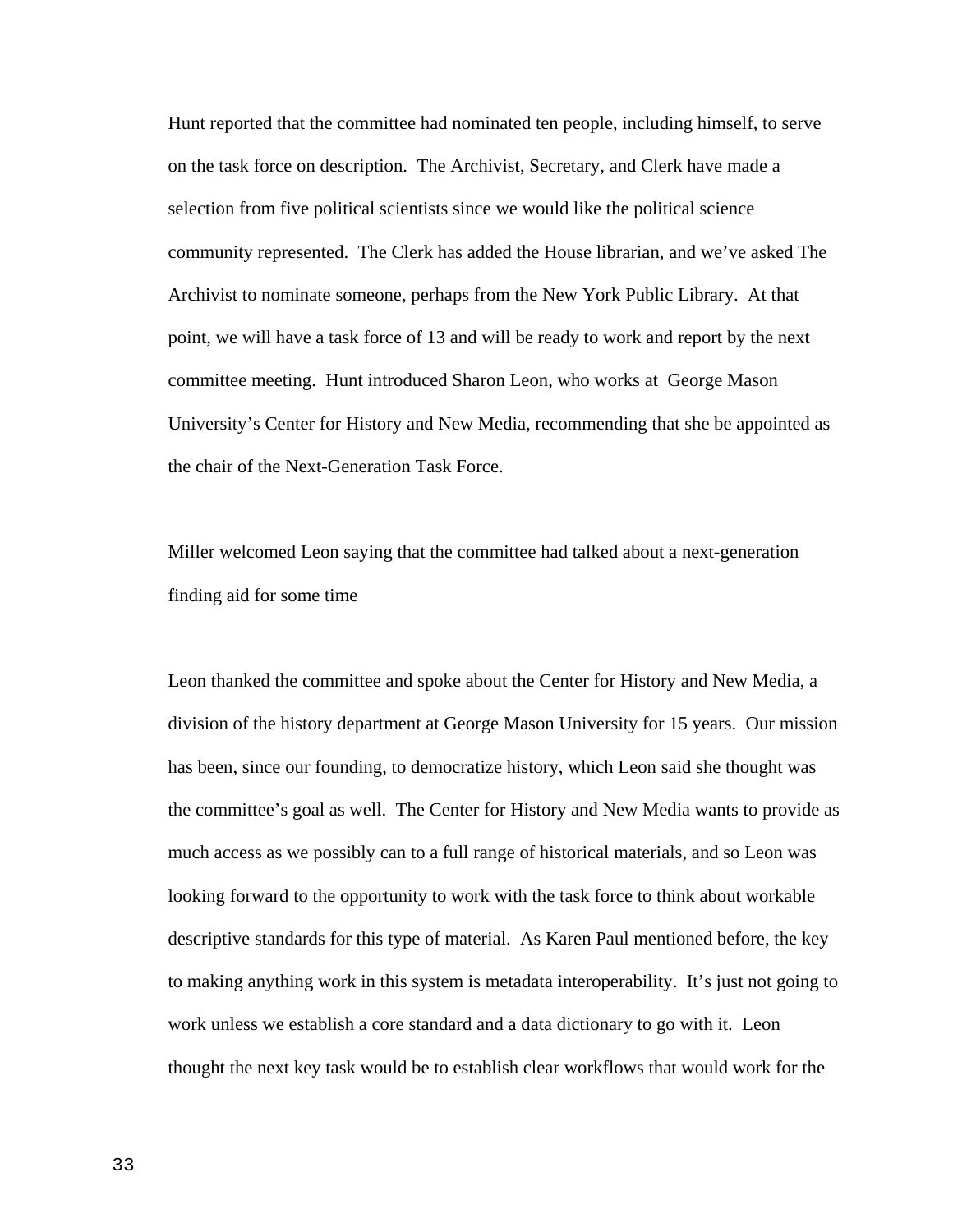House and Senate, and the Center. She thought it important to think about who the audience is, and how to create a system that serves the key constituencies that need these materials. She said she was looking forward to the possibility of doing that, and hoped that they could move quickly on this project, so what has felt like an eternity to the committee will not continue on.

Miller noted that they had been talking about this task force for quite a while, and said they were at a point now where she felt they could move forward and get some professionals on this task force that will really bring a next-generation finding aid to fruition.

Miller entertained a motion for the committee to advise the National Archives to commit funds to support the travel and administrative needs of the task force. Miller asked Ferriero if he was prepared for this.

Ferriero replied he was onboard.

Miller asked for a motion. A motion was made for the National Archives to commit funds to support the travel and administrative costs of the task force, and seconded by the committee.

Miller called for the vote. The Committee unanimously approved the motion.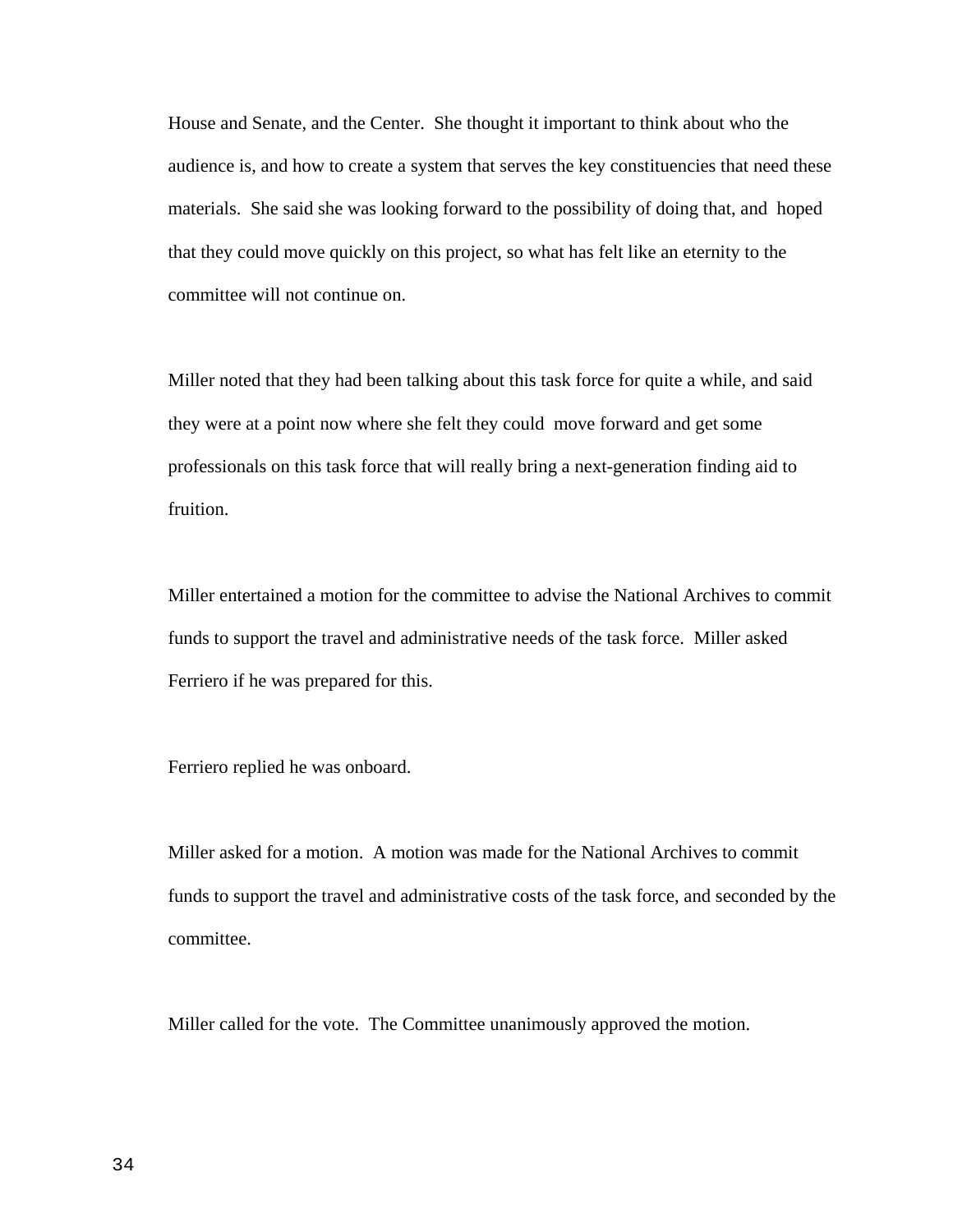Ferriero commented that he was very excited about this project, especially in partnership with George Mason. Josh Greenberg, his Director of Digital Strategy and Scholarship at New York Public Library for the last four years came from George Mason, and Greenberg would be the person that he would nominate to join the task force.

Miller thanked Hunt for his report and said they always appreciated his contribution. Miller asked the committee member if there was any other business to discuss.

Vogt said she was looking forward to the work with the task force, because she thought it was the culmination of a goal that has been going forward for over a decade. She thought many in the universe of congressional papers and records would be looking at this very closely because they would be very excited about it.

Thomas said he was looking forward to what the task force suggested and that it was long overdue.

Miller asked if the task force would be appointed within the month.

Hunt replied yes.

Zink remarked that they would have a huge job.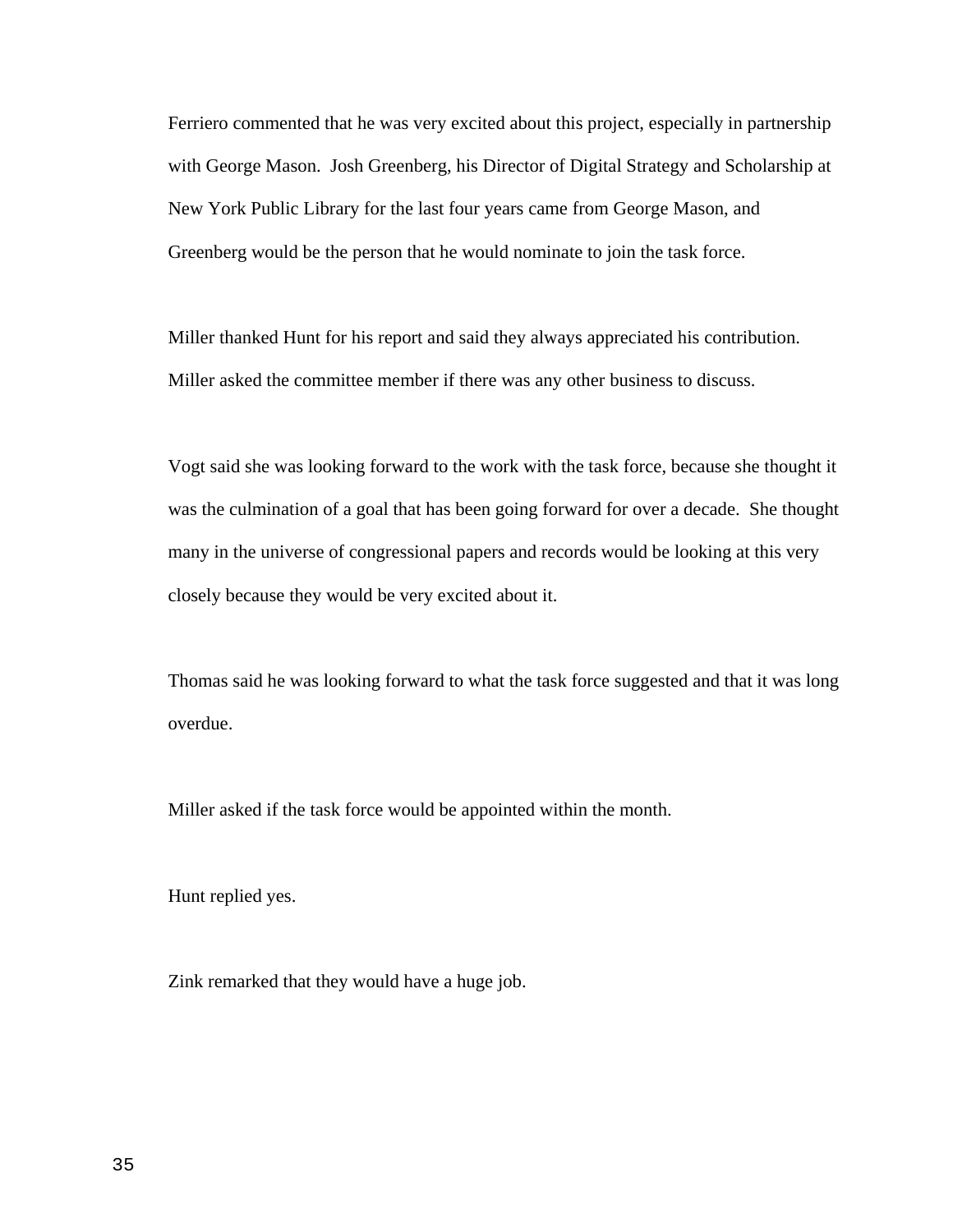Cooper said things seem to be going very, very well, and the Advisory Committee is probably more useful than ever.

Birdwhistell and Forrester were both pleased.

Miller said that even though the committee will have a task force that will do a lot of the work, they as committee members would have to be actively involved with advising the task force. She said Hunt, Paul and Reeder would keep the committee informed. Vogt added that once the work of the task force is done and the Center actually started the work, Hunt would need the resources and staff to complete the project. There needs to be a dedicated staff working on the next-generation finding aid who is trained to carry this project forward. Erickson thought it critical to the project. She said she hoped that the National Archives will support the project by providing the Center with the staff and the resources it needs.

Hunt said with the culmination of the report from the task force, I think, we can make an educated guess as to what we can do and how much we can accomplish over a period of time, so we can come back with a realistic assessment of resource needs.

Cooper said it was a point worth emphasizing. This whole effort, in many ways, has been the committee and the Center working together to propel this project forward over a decade.